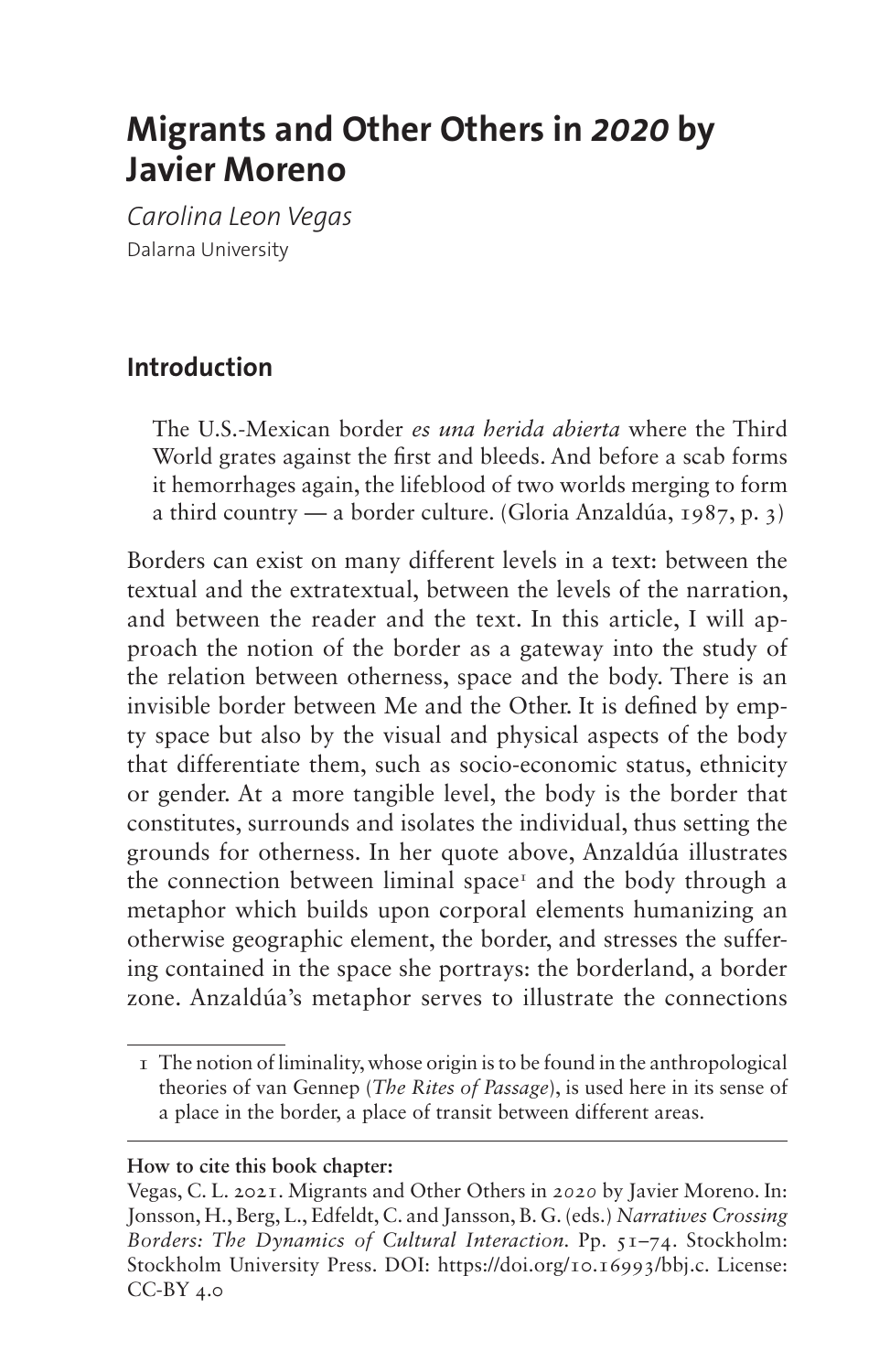between two different and yet parallel spatial notions: the dichotomy center-periphery on the one hand, and in-betweenness, "the border culture", on the other hand. The border, apart from its thin lineal function as a mere separator of two areas, is itself a space: a space in between, a limbo, a hybrid location.

In this study of otherness, space and the body, I will explore the novel *2020*, written by the Spanish poet and novelist Javier Moreno and published in 2013. The text offers a dystopian image of Madrid in the year 2020 after the financial crisis and presents at its center the figure of Bruno Gowan, a Scottish business executive who is missing from home and his job and for whom a search is now underway. The novel is built around short chapters that follow different characters belonging to different genders, races, nationalities, ages and sociocultural backgrounds. These characters include Josefina, Gowan's daughter, an attractive young anorexic who is obsessed with her body and enjoys acquiring luxury items; Nabil, a well-educated, young Saharawi man, who lives in an abandoned plane because he cannot find a job; and Jorge, an obese man with Asperger's syndrome who works in a Chinese bazaar and shares the plane with Nabil. The father of Josefina, the tutor of Nabil and the victim of Jorge, Gowan is the link between all these characters.

As other studies have pointed out, *2020* is a powerful representation of a country in crisis, as well as its causes and consequences<sup>2</sup>. Michelle Murray calls it a "formidable novel of socioeconomic decline" and argues that space plays a "vital dimension" in this portrayal of crisis (Murray, 2016, p. 73). While I agree, my aim is to look at other spatial aspects of *2020* that I believe to be just as central. The novel's futuristic gaze on an urban society in decay is built by and on the portrait of the oddness and uniqueness of the characters that form the core of the text. These characters are all peculiar in a quite disproportionate way, with Bruno Gowan, as the utmost representation of deviation, situated at the epicenter of the narration.

<span id="page-1-0"></span><sup>&</sup>lt;sup>2</sup> The novel of the crisis (*novela de la crisis*), novels that portray the socioeconomic aspects of the financial crisis of 2008, has been studied by a series of critics and journalists: Javier Rodríguez Marcos (2013), Julio Vélez Sainz (2014), David Becerra (2015), Valdivia (2016), and Murray (2016).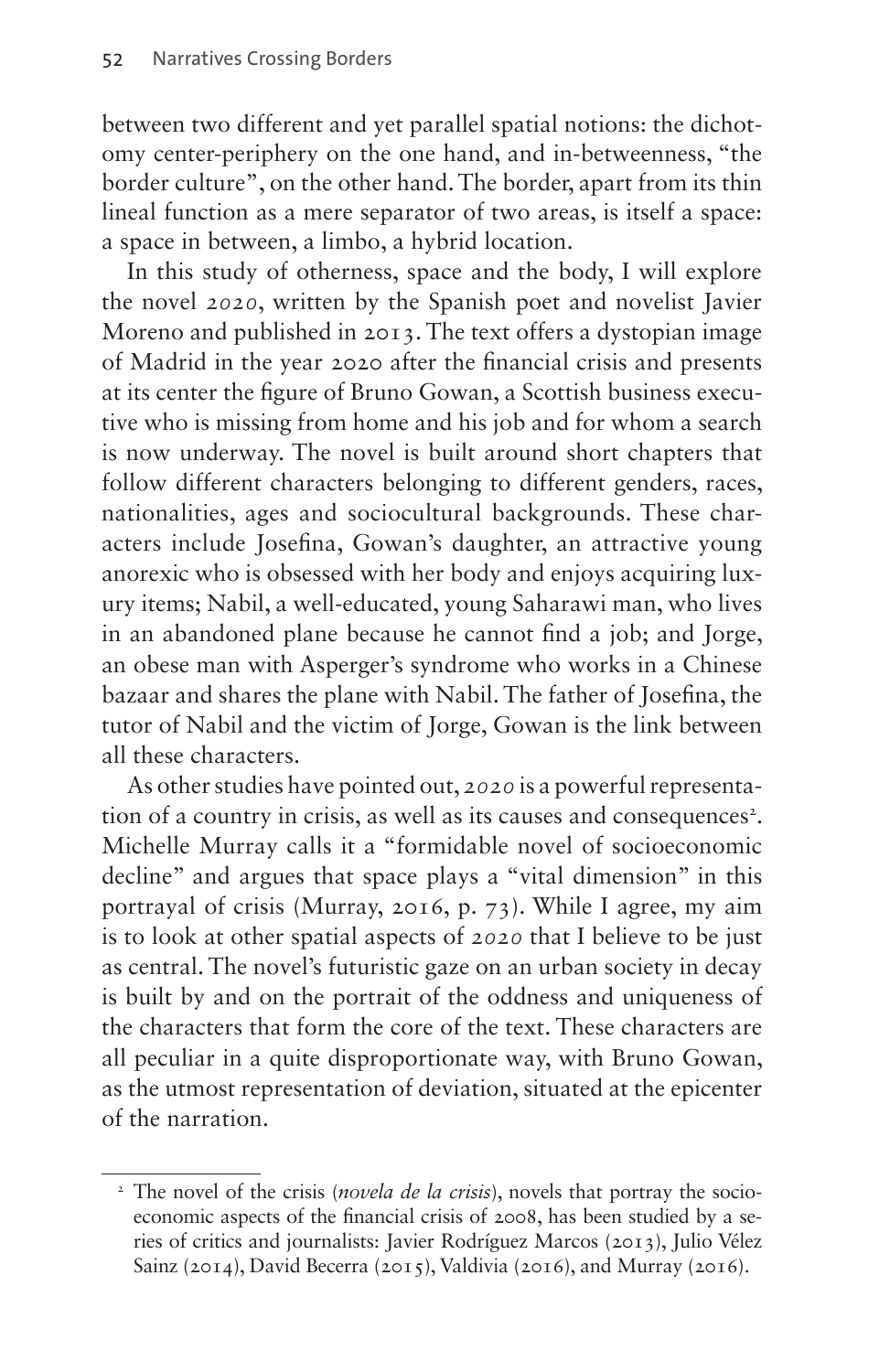### **Center-Periphery and the Portrait of the Migrant**

The Irish writer Lisa McInerney has pointed out that literature in English is mostly written by and for the middle classes and frequently portrays well-educated characters with different personal afflictions (Marín, 2016). The working classes are largely absent and, as Beatriz Celaya-Carrillo points out, the representation of the migrant is also scarce. The same holds true in Spanish literature (2011, p. 344). In many contemporary Spanish texts, even those concerned with recent contemporary crises and its effects on people, migrants do not figure. Instead, the action reverberates around middle-class characters who are losing ground. Migrants, the ones on whom the crisis has taken the hardest toll, often have a secondary, merely decorative function in these texts, portraying diminutive and anecdotal figures such as the Asian maid, the Latin prostitute, the Chinese bazaar worker or the Romanian pickpocket[3](#page-2-0) . Moreno's *2020* includes similar stereotypical references to minor characters such as Josefina's Philippino house cleaner or the Thai internet prostitute, characters who are mentioned briefly and seem to have only an ornamental function. However, the novel goes beyond this and places at the center of its narration two characters with roots outside Spain: Gowan and Nabil. Far from the archetypal images commonly present in current-day narratives on crisis, these two figures impersonate hybrid and peculiar individuals. Gowan is a second-generation Scottish migrant who, far from representing poverty or failure, is a rich, influential businessman who has now fled this life to embark

<span id="page-2-0"></span><sup>&</sup>lt;sup>3</sup> This observation, as well as others in this article, is based on my reading of a number of books portraying the crisis: *Panfleto para seguir viviendo* by Fernando Díaz (2014), *Los ciervos llegan sin avisar* by Berna González Harbour (2015), *El comité de la noche* by Belén Gopegui (2014), *Los besos en el pan* by Almudena Grandes (2015), *Democracia* by Pablo Gutiérrez (2012), *La trabajadora* by Elvira Navarro (2014), *Vente a casa*  by Jordi Nopca (2015), *Ajuste de cuentas* by Benjamín Prado (2013), *Compro oro* (2013) and *La habitación oscura* (2013) by Isaac Rosa. A text that breaks this norm of absence or limitation in the portrait of the migrant is *En la orilla* (2013) by Rafael Chirbes, a masterly example of how a text can transmit the strangeness, fear and vulnerability of the migrant through a character's own perspective. Chirbes's realistic, introspective style is different from Javier Moreno's more fragmentary and futuristic prose, but they share the inclusion of migrant characters at the heart of their novels.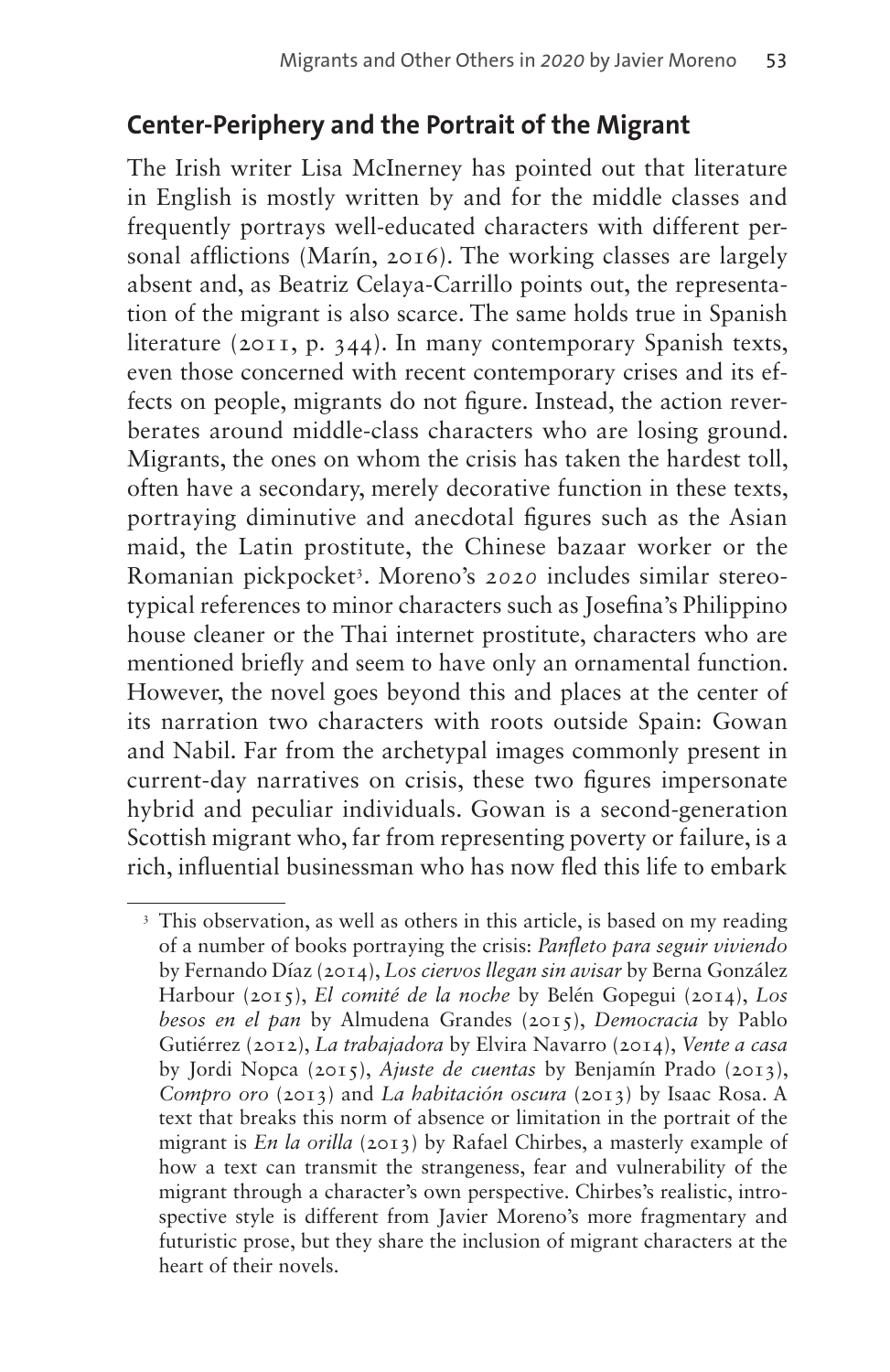on a quest for social change. Nabil, a homeless migrant with a university education, has become part of Gowan's quest. Dressed in his presents of an Armani suit, Vuitton shoes and a Breitling watch, Nabil acts as Gowan's submissive, and at times resentful, personal assistant.

Pablo Valdivia (2016, p. 34) argues for the existence of a new literature of the disinherited in Spain, a literature about poverty and deprivation. Valdivia's concept, the origin of which can be found in the work of the historian Henry Kamen<sup>[4](#page-3-0)</sup>, can be associated with McClung's notion of the betrayed arcadia "whose good days are hopelessly lost" (1988, p. 34) and of the promise of a future life that never comes. This sense of want and failure is a recurring topic in the portrayal of Nabil: "He had never possessed anything and, yet, he fights hard to find something that lays hidden somewhere, waiting for him"  $(p. 183)^5$  $(p. 183)^5$ . However, as this quote suggests, Nabil is not so much disinherited as uninherited, and that is a part of his otherness, of his strangeness. A recurring feature in the crisis literature that I have read is the representation of a loss, of a removal of something that had been acquired or was supposed to come with time, through the themes of unemployment, eviction and precariousness. In the case of Nabil, however, rather than the loss (of something promised or awaited), there is absence and rather than a deprivation, there is a privation. Despite his fight for an education and for a job, Nabil is excluded and transmits his outcast position in these words: "I am an outcast. I am less than a proletarian. A descendant from men and women who made the desert their home"  $(p, 20)^6$ . Through this acknowledgment of his north African origins, Nabil associates his feeling of exclusion to a landscape, the desert, and at the same

<span id="page-3-0"></span><sup>4</sup> In his book *The Disinherited; Exile and the Making of Spanish Culture*, Henry Kamen uses the notion of the disinherited to talk about different groups of exiled people through Spanish history. Valdivia's use of the term is different as he relates it to the loss and precariousness associated with a financial crisis.

<span id="page-3-1"></span><sup>5</sup> "Él no había poseído nunca nada y, sin embargo, lucha denodadamente por encontrar algo que yacía escondido en algún lugar, esperándolo" (p. 183). This, and all subsequent translations into English in this article, are mine.

<span id="page-3-2"></span><sup>6</sup> "Soy un descastado. Soy menos que un proletario. Un descendiente de hombres y mujeres que hicieron del desierto su hogar" (p. 20).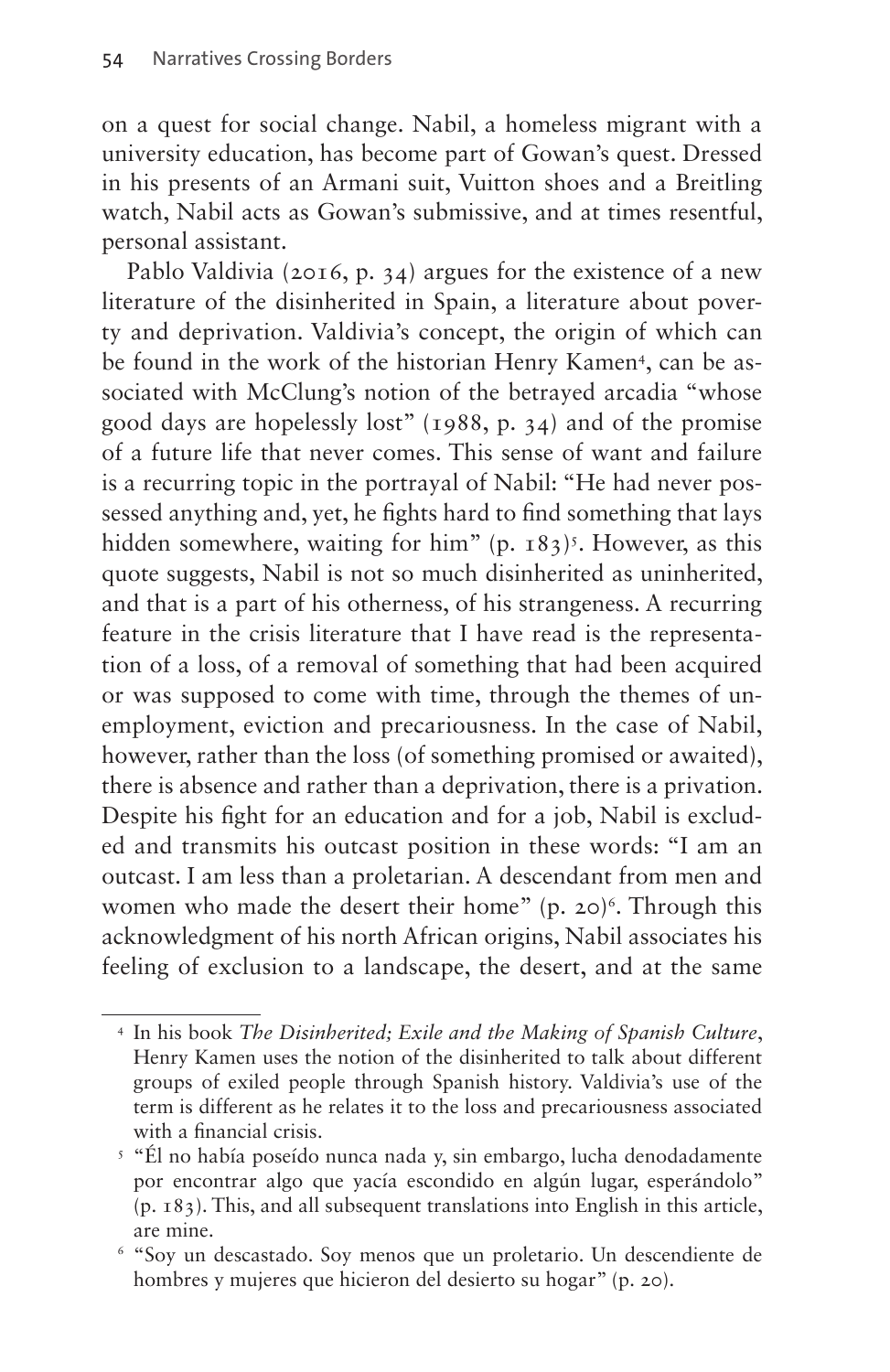time to a nationality and ethnicity that this element implies. This character is a border crosser on many levels. Geographically, he has moved from Africa to Europe, from Morocco to Spain, and from the desert to the city. At a cultural level, he has made the journey from illiteracy to university educated. However, in socioeconomic terms, the trajectory is less linear and seems to reverse and turn back, as after years of fighting, studying and looking for a job, he finds himself in homelessness and total exclusion. As Nabil puts it, "The present on the other hand is hardship, helplessness"  $(p, 21)^7$ . When these thoughts are articulated, Nabil is living in an abandoned plane together with other homeless people. The airplane – normally a symbol of luxury, movement, and a search for the exotic – is in *2020* turned into a static container of failed destinies. It is an undoubtedly powerful image of a rusty, defeated Titanic (or titan), broken and brought down.

Described as "the angel of revolution"  $(p, 97)^8$  $(p, 97)^8$ , Nabil has been chosen by Gowan to help him in his mission, a revolution which, throughout the novel, remains unclear in terms of its objectives or methods. Nabil's position, falling asleep in the cockpit of this abandoned plane, can be seen, in the context of this revolution, as the image of a co-pilot bound to fail and fall, or even a co-pilot already fallen. Murray (2016, p. 85) connects this image of the plane to the failure of the economic system[9.](#page-4-2) She points out the liminality of this space, referring to periphery and to Augé's notion of non-place<sup>10</sup> when she says "The characters reside in a socioeconomic oblivion situated on the periphery of the frightful, futuristic capital" (Murray, 2016, p. 85). Although this does not apply to all characters (Josefina, for instance, does not live in this

<span id="page-4-0"></span><sup>7</sup> "El presente en cambio es la intemperie, el desamparo" (p. 21).

<span id="page-4-1"></span><sup>8</sup> "El ángel de la revolución" (p. 97).

<span id="page-4-2"></span><sup>9</sup> Murray writes that the "airplane imagery could represent a crash, an unexpected real and physical tragedy with atrocious consequences" (Murray, 2016, p. 85) and links it to the "senseless nature of capital as it creates scenarios akin to those of a plane crash through market speculation" (Murray, 2016, p. 85). 10 The notion of non-place was developed by Marc Augé in his book *Non-*

<span id="page-4-3"></span>*places: introduction to an anthropology of supermodernity*. Non-places are places of transit associated with consumerism and supermodernity, another notion by Augé. Examples of non-places are airports, shopping centers and hotels.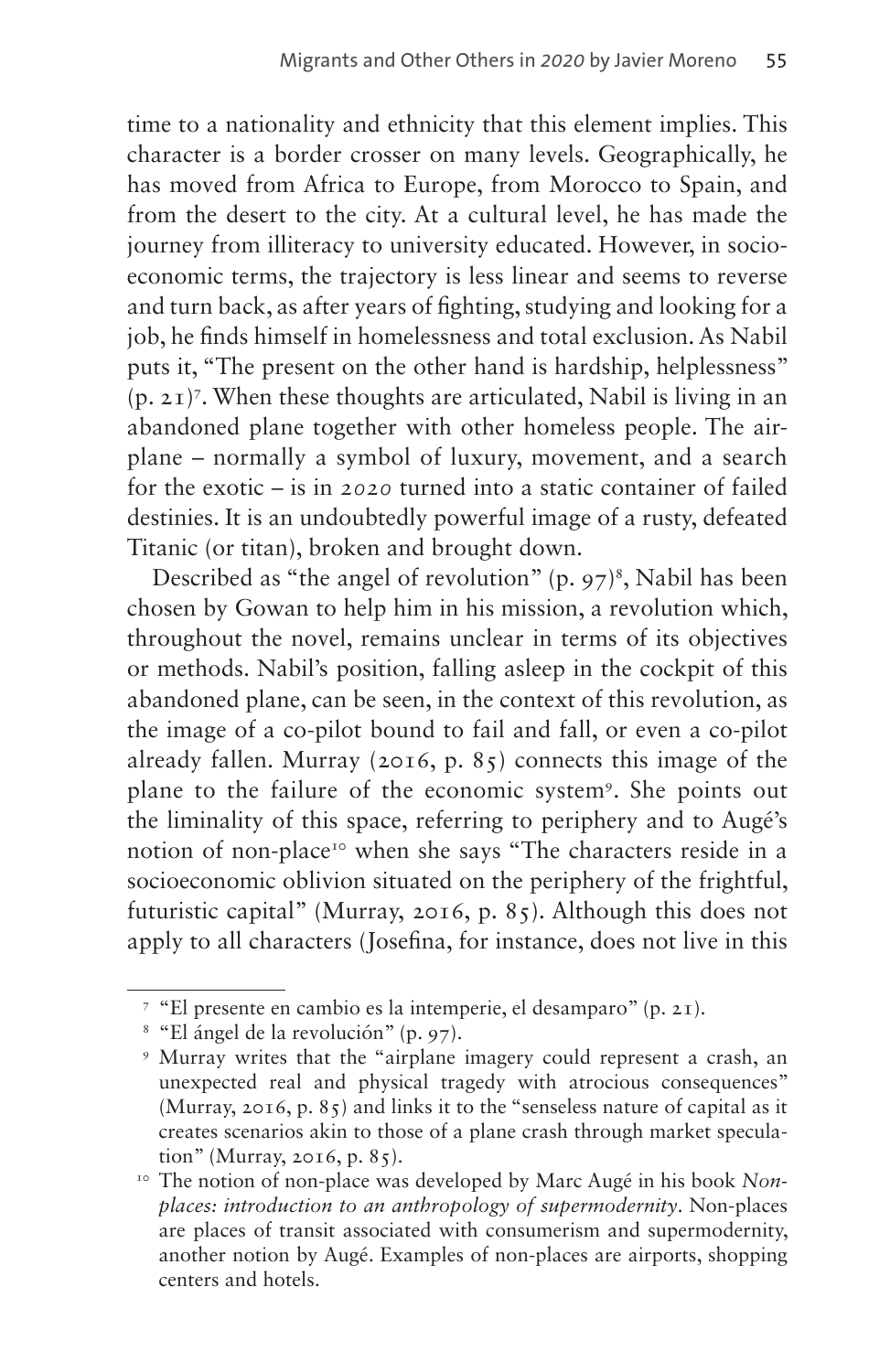liminality), the notion of periphery is central to understanding Nabil. In a colonial sense, this Saharawi character clearly comes from the periphery, from the sterility and nothingness of the desert. Once in Madrid, the capital, the center, Nabil spends his childhood in Villaverde, an especially deprived area on the outskirts of Madrid. At the time of the action in the novel, Nabil has moved from one peripheral location to another, from Villaverde to the airport: a space beyond the city, a space between nations, and, as Mora points out, a kind of limbo (2014, p. 15–17). Nabil's steps seem to start and end in similarly empty places, from the emptiness of the desert he comes from to the featureless expanse of the airport or, as he puts it, "the plateau, that geographic tribute to nothingness" (p.  $38$ )<sup>11</sup>. The blurriness of this spatial limbo seems to extend to Nabil's conception of himself when at one point he wakes up with the thought: "I am a nebula"  $(p, 37)^{12}$  $(p, 37)^{12}$  $(p, 37)^{12}$ . In the character of Nabil there is a sense of confusion and contradiction. The space he inhabits, a plane that houses homeless people, contrasts with his awareness of his visual appearance:

A homeless Saharawi wearing an Armani suit is suspicious enough. The airstrip is frozen. I expand my arms searching for balance. Vuitton shoes were not designed to walk on ice. I imagine one of the homeless people looking through the window, rubbing his eyes at the unreality of the scene; a man wearing an executive suit slides towards an abandoned plane.  $(p, q)^{13}$ 

Nabil's sense of otherness, expressed in his feeling of being seen as suspect, is conveyed in terms of spatiality. His spatial position, at the airport's abandoned landing area, together with his attire, is what creates an incongruence and a feeling of being strange.

Nabil's sense of otherness is linked to the imagined gaze of another person and is connected to the sense of suspicion that

<span id="page-5-0"></span><sup>&</sup>lt;sup>11</sup> "la meseta castellana, ese homenaje geográfico a la nada" (p. 38).

<span id="page-5-1"></span><sup>&</sup>lt;sup>12</sup> "Soy una nebulosa" (p. 37).

<span id="page-5-2"></span><sup>&</sup>lt;sup>13</sup> "Bastante sospechoso resulta el hecho de que un saharaui que no tiene dónde caerse muerto vista un traje de Armani. La pista está helada. Extiendo los brazos en busca de equilibrio. Los Vuitton no fueron diseñados para caminar sobre hielo. Imagino a uno de los sin techo asomado a la ventanilla, frotándose los ojos ante la irrealidad de la escena: un hombre vestido con traje de ejecutivo se desliza hacia un avión abandonado" (p. 19).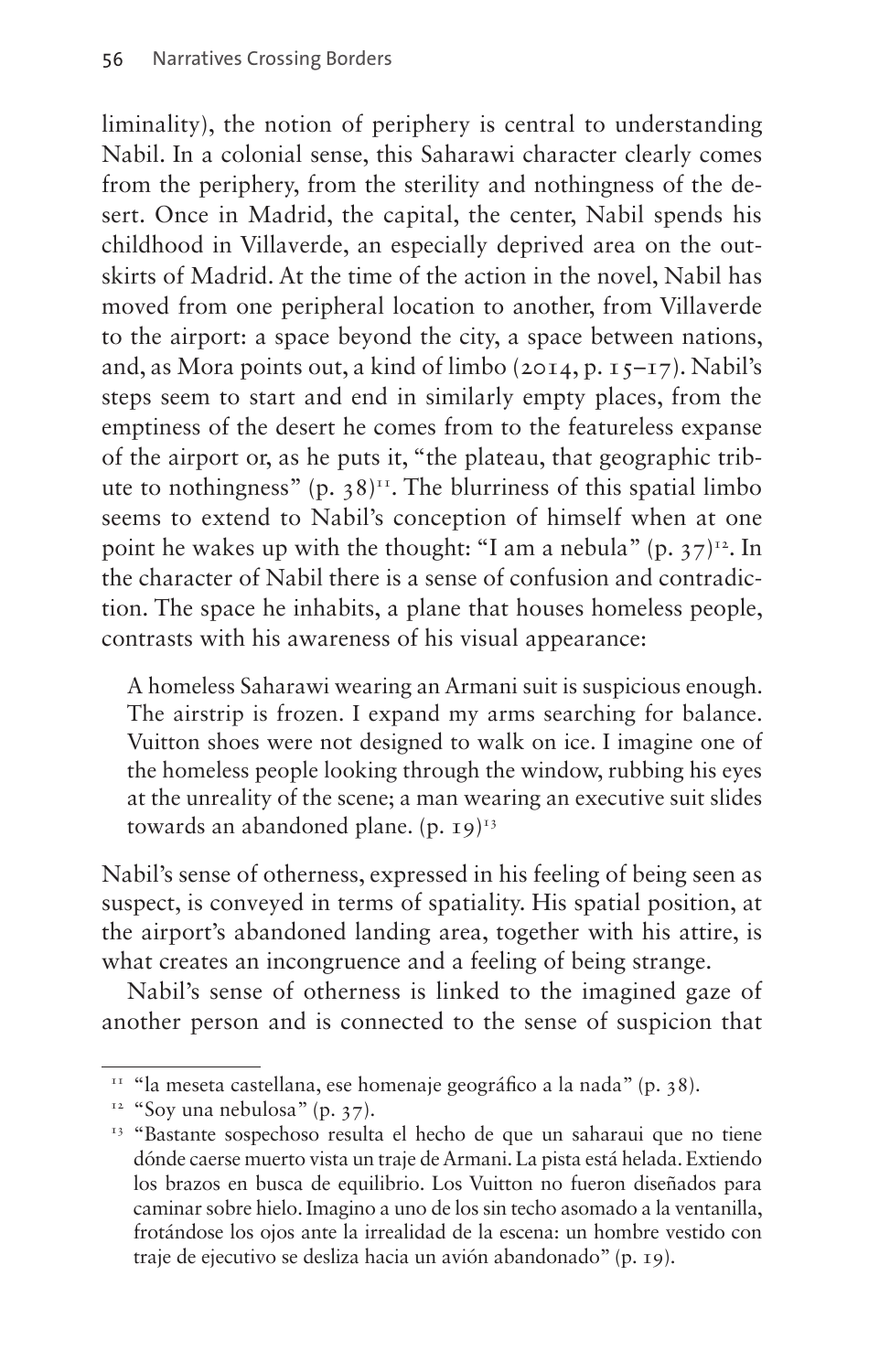in the text remains a mental construction because it appears as a self-perception. At the same time, the strangeness has a strong spatial (and ethnic) dimension because it is the fact that Nabil finds himself in a peripheral space occupied by marginalized people that makes his appearance "unreal". Nabil and the plane share the rich-poor duality; both are an image of the coexistence of luxury and ruin and both have been deprived of their supposed social function.

Bruno Gowan partially shares Nabil's outcast position. He too is hidden and has lost the privileged life he used to have as a successful and married business executive living in a luxury house. Bruno Gowan is the main Other in the novel, but his otherness is not built so much on a sense of deprivation as on his portrayal as superior and unique. Gowan is described throughout the novel by different characters as being a special and outstanding figure. For Josefina he is "the only genius I know" (p.  $165$ )<sup>14</sup>. For Lázaro, the person in charge of finding him, the dossier he has been given about Gowan reveals his outstanding performance at university and his multiple achievements as the youngest director of a multinational telecommunications company, a professional tennis player and a critically-acclaimed visual artist, with paintings that now hang in prestigious art galleries. Gowan's self-perception is also one of being exceptional or singular: "I have grown. I have flourished. I am mortally beautiful. … My kingdom, Nabil, is not from this world"  $(p, 95)$ .<sup>[15](#page-6-1)</sup>

The interaction of these two characters, Bruno Gowan and Nabil, is asymmetric and can be seen as representing the wider relationship between center-periphery, Africa-Europe, rich-deprived. The imbalance of power between these two characters prevails throughout the text. Gowan, representing the center, has a paternalistic and dominant attitude towards Nabil, whose function seems to be that of a disciple. At the same time, Nabil also seems to operate as an assistant, a subaltern in the postcolonial sense of

<span id="page-6-0"></span> $14$  "el único genio que conozco" (p. 165).

<span id="page-6-1"></span><sup>&</sup>lt;sup>15</sup> "He crecido. He florecido. Soy mortalmente bello... Mi reino, Nabil, no es de este mundo" (p. 95).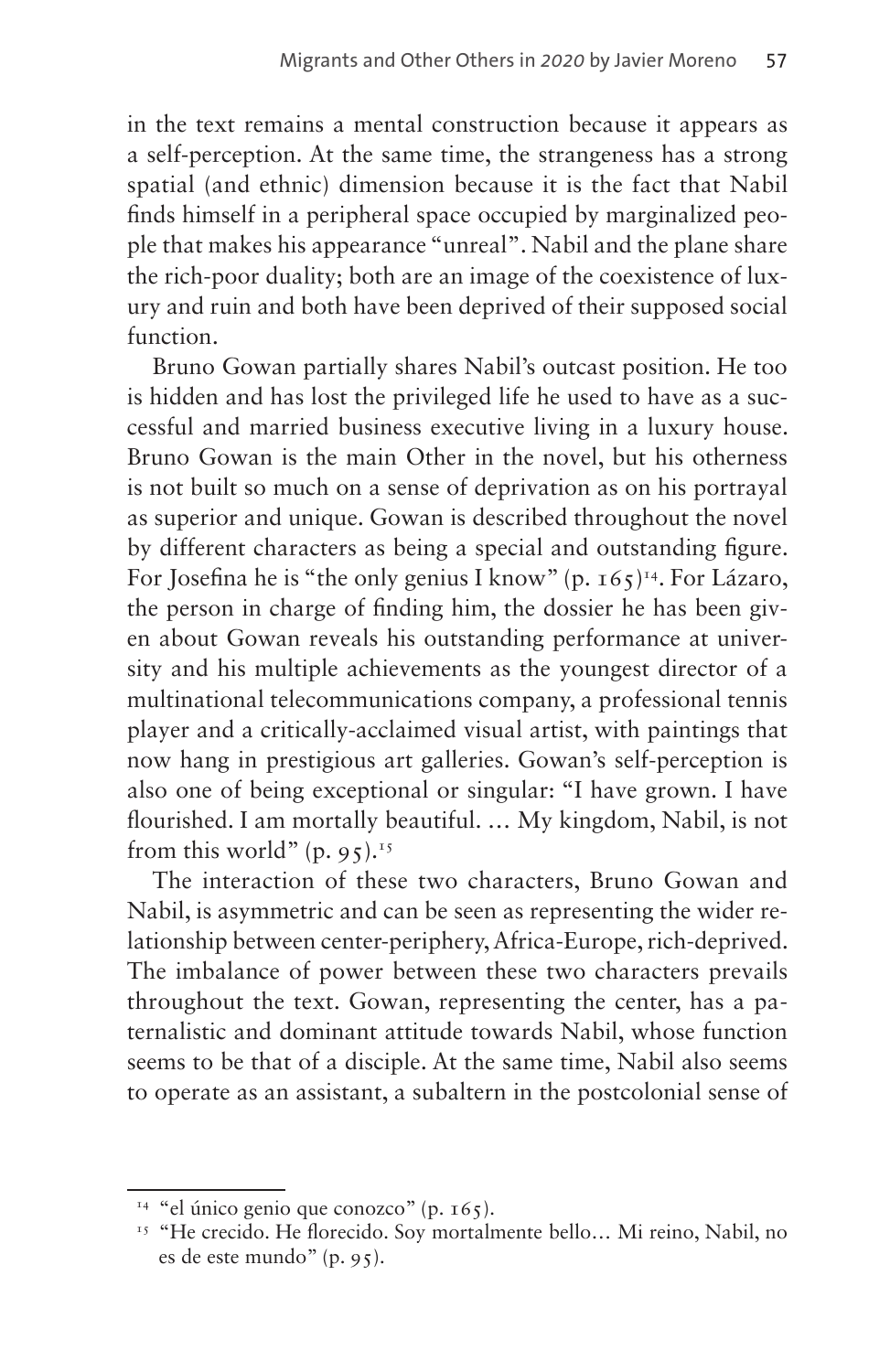the term<sup>16</sup>. Whereas this character seems to accept quite naturally his role, Gowan displays the contradictions, the love-hate feelings, inherent in his father figure role, which crystallize when he says "I love you so much, that I could spit at you" (p.  $97$ )<sup>17</sup>. With his quest that nobody fully understands, Gowan is a quixotic figure. As Josefina, his daughter, puts it: "Many people made the mistake of trying to understand my father" (p.  $166$ )<sup>18</sup>. However, far from Don Quixote's naiveté and kindness, Gowan's aims and methods seem to stem from more complex artistic and philosophical urges. And if Gowan shows quixotic features, Nabil has certain parallels with the figure of Sancho Panza, whose motives in his quest alongside Don Quixote were equally economic. Gowan's material gifts to Nabil (his Breitling watch, Armani suit and Vuitton shoes) echo Quixote's promise of an island where Sancho could be the Governor. Like Sancho, Nabil also seems to share a fascination with and submissiveness towards his patron, whom he perceives as unnaturally remarkable:

It is difficult to follow Gowan's steps. To detect his movements becomes an exercise in perceptive acuteness. He manages to make an instant last more than agreed. He dances an 8/8 rhythm while the rest of the dancers move to a 2/4. Like a rat in a world of sloths. If I tried to hit him I would not know where to throw my fist.  $(p. 46)^{19}$  $(p. 46)^{19}$  $(p. 46)^{19}$ 

This quote is relevant as it reaffirms Gowan's singularity, which in other characters' speeches acquires divine tones, such as when

<span id="page-7-0"></span><sup>&</sup>lt;sup>16</sup> There have been a number of different definitions of and discussions about the term subaltern, a notion that has been fruitfully developed by the Subaltern Studies Group and theorists such as Gayatri Spivak. It is not the aim of this text to add to the discussions on the notion of the subaltern. When used in this chapter, it will be associated with powerlessness, exclusion and subjugation.

<span id="page-7-1"></span><sup>&</sup>lt;sup>17</sup> "Te amo tanto, que podría escupirte" (p. 97).

<span id="page-7-2"></span><sup>18</sup> "Muchas personas cometieron el error de intentar comprender a mi padre" (p. 166).

<span id="page-7-3"></span><sup>&</sup>lt;sup>19</sup> "Es complicado seguir los pasos de Gowan. Detectar sus movimientos se convierte en un ejercicio de agudeza perceptiva. Consigue hacer que el instante dure más de lo convenido. Baila un ocho por ocho mientras que el resto de los bailarines nos movemos siguiendo un dos por cuatro. Como una rata en un mundo de perezosos. Si intentara golpearlo no sabría dónde lanzar el puño" (p. 46).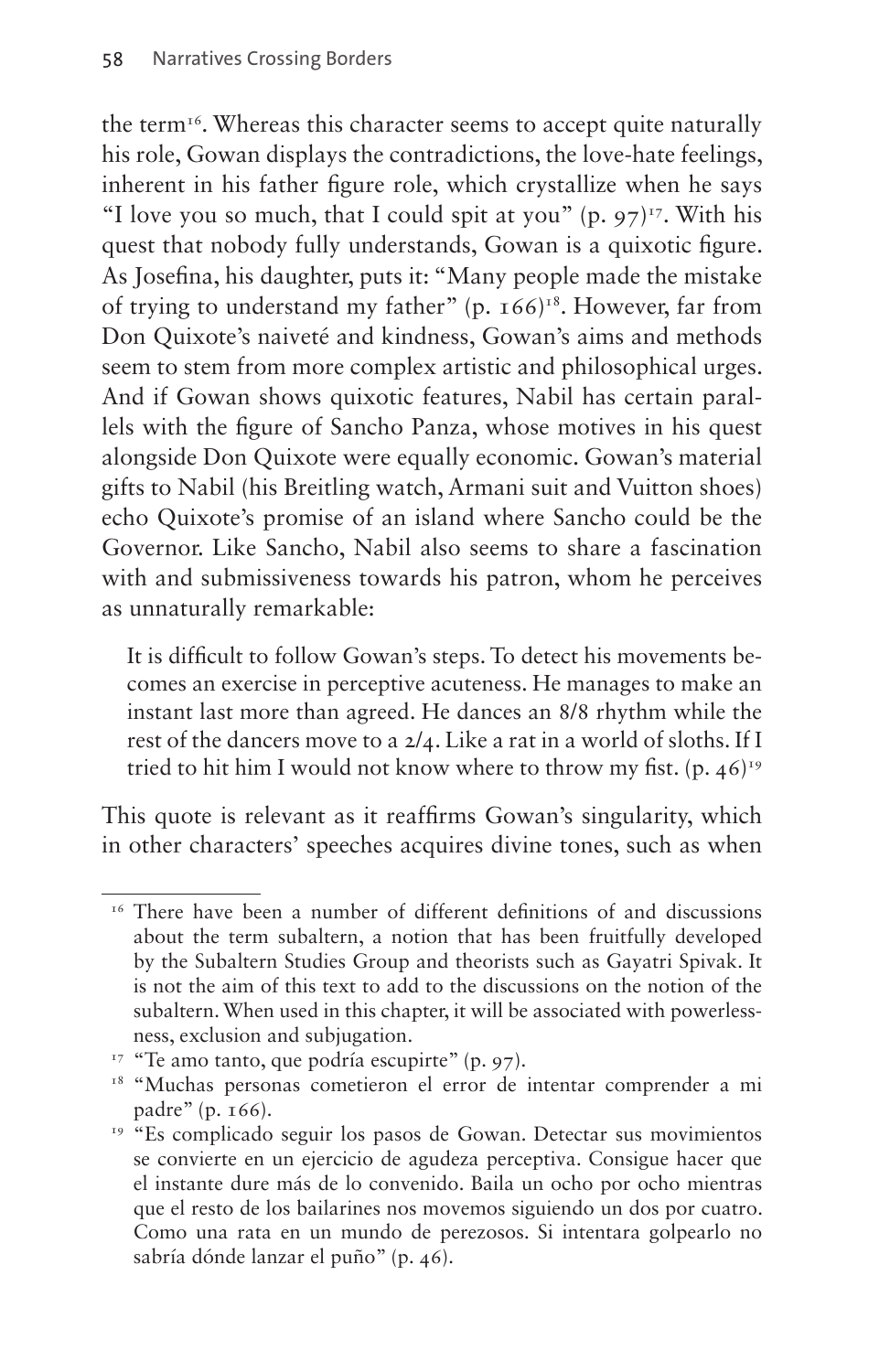Lázaro describes Gowan as "an idol in front of whom one humbles oneself"<sup>20</sup> (p. 54) or when Josefina says "my father did God's work"<sup>21</sup> (p. 166). However, the quote's final sentence suggests the violence and resentment that lies behind this adulation, suffocated but present in the center-periphery relationship. Nabil*'*s submission coexists with a desire to hurt, a thought that also manifests itself later on in the book in a passage where Gowan puts into words the relationship between the two men:

I am reason disguised as barbarity. You are uncontrollable nature under the seductive appearance of culture. You have learnt my language, but you introduce error into it. You are not to blame. Your origin, your class gives you away... The cultivated slave loses contact with their peers and ends up, terrible paradox, confessing to their master. Only the master understands his worries, only the master values and acknowledges him. Still, you will never be like me, Nabil. I dictate and you copy my words. You use my language and fill it with blots. You know it, and that thought feeds your hatred and poisons you.

I [Nabil] look at the knife again. A faint impulse would be enough. It would be fair.  $(p. 206)^{22}$ 

In Gowan's discourse one can find some revealing contrapositions, such as nature-culture or slave-master, that reinforce the classic postcolonial duality of center-periphery present in his relationship with Nabil. Gowan's patronizing and arrogant words here seem to awaken in Nabil a murderous impulse to stab Gowan, but he eventually leaves the knife and goes back to his keyboard. Even if this could be seen as an apparent attempt at revolt, Gowan

<span id="page-8-0"></span><sup>&</sup>lt;sup>20</sup> "un ídolo ante el que uno se humilla" (p.  $54$ ).

<span id="page-8-1"></span><sup>21</sup> "mi padre hacía el trabajo de Dios" (p. 166).

<span id="page-8-2"></span><sup>22</sup> "Yo soy la razón disfrazada de barbarie. Tú eres la naturaleza incontrolable bajo la seductora apariencia de la cultura. Has aprendido mi idioma, pero introduces en él el error. No eres culpable. Te delata tu origen, tu clase... El esclavo cultivado pierde el contacto con sus semejantes y acaba teniendo que confesarse, terrible paradoja, con su amo. Solo el amo comprende sus cuitas, solo el amo lo valora y lo reconoce. Aun así nunca podrás ser como yo, Nabil. Yo dicto y tú copias mis palabras. Usas mi registro y lo colmas de borrones. Lo sabes, y ese pensamiento alimenta tu odio y te envenena.

Miro de nuevo el puñal. Bastaría un leve impulso. Sería fácil. Sería justo." (p. 206).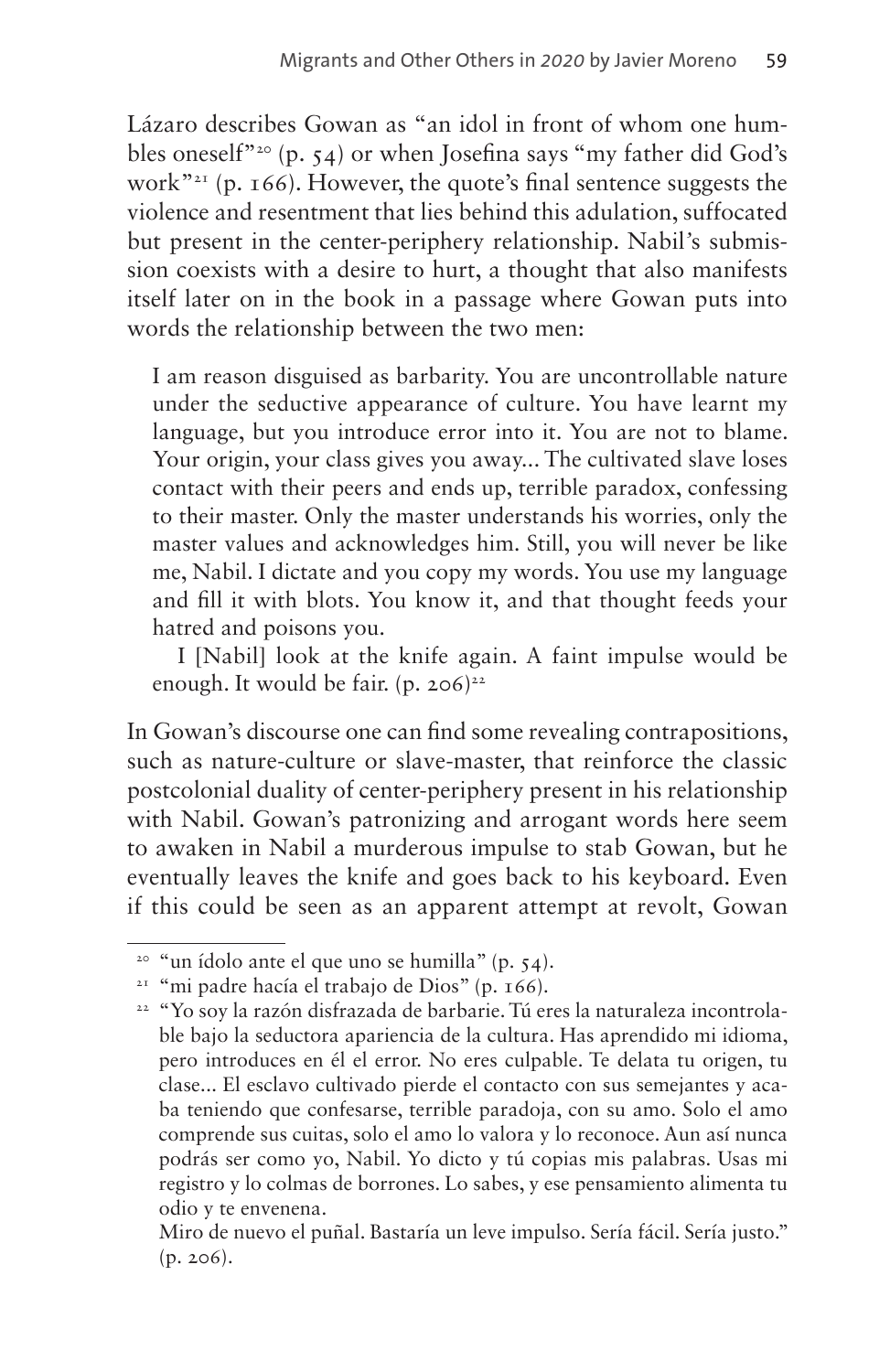seems to be the brains behind it. He has given the knife to Nabil, claiming that it was his goal to empower him so as to channel some kind of vengeance: "I reveal myself in front of you so that you learn of my nature, so that the grandchildren of your grandchildren have some opportunity, an object for their fury"  $(p, 97)^{23}$ . Even when on the brink of death, Gowan, personifying power, remains in control. At a more symbolic level, Gowan represents Europe and the capitalistic system, an elite with money and power that controls, manipulates and governs other less-empowered characters. The novel, thus, suggests a clear message when, at the end of the book, a bullet suddenly ends Gowan's life.

# **Limbo, non-places and hybridity**

Gowan chooses Nabil, a choice that reflects his fascination with the desert, crisis and ruins. In Nabil's life, the desert is the past, his origins, while for Bruno Gowan "the desert is the future"<sup>24</sup> (p. 98). If the desert is the past and the future, the present is the crisis and its ruins. When Lázaro, the man looking for Bruno Gowan, visits Gowan's house, he is led to a room in the basement where Gowan spent most of his time while at home. Everything in this room is white. Its emptiness is broken only by the presence of a table, a chair and a wall covered with photos depicting contemporary ruins, such as buildings fallen apart, stranded oil ships and abandoned planes. Etymologically, limbo comes from the notion of border, the border that can deny access to heaven or hell after death, usually to newborns and the unbaptized. Limbo is thus a space in-between – between life and death, between earth and heaven – and is a place for the unwanted, a place of uncertainty and oblivion. Ruins are limbic in the sense that they are a place of transition, a pause between prosperity and oblivion, a place of decay. The final stage of the ruination process would be a place where the stones have decomposed because of the wind and the rain, leaving only a desert behind, with its most basic element: the sand. In this sense, ruins are the limbo where, now dead and deprived of their function, these buildings are on a journey towards what Gowan

<span id="page-9-1"></span><sup>24</sup> "el desierto es el futuro" (p. 98)

<span id="page-9-0"></span><sup>&</sup>lt;sup>23</sup> "Me desvelo ante ti para que aprendas mi naturaleza, para que los nietos de tus nietos tengan alguna posibilidad, un objeto para su furia" (p. 97).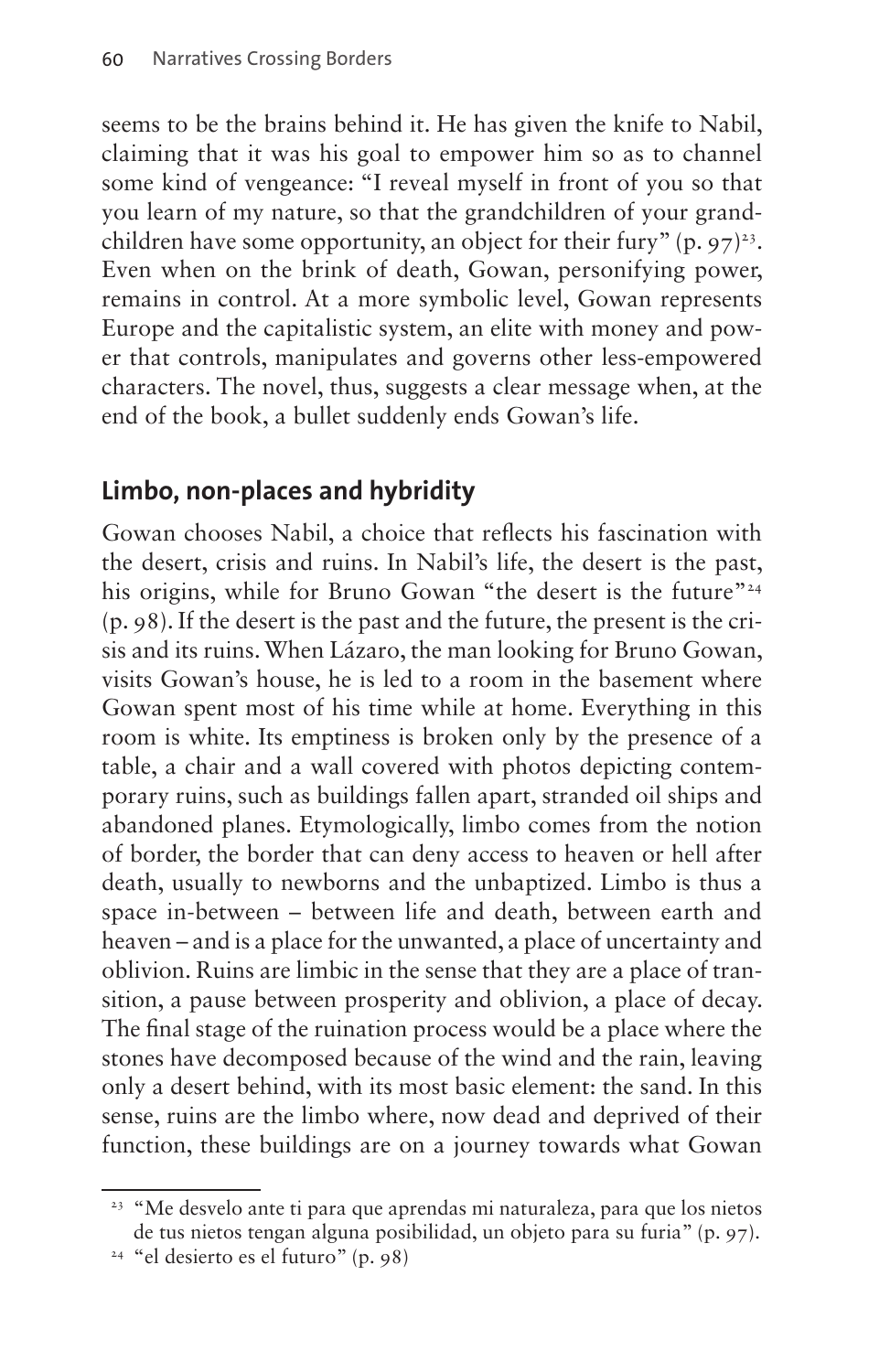sees as the future, the desert. The ruins portrayed in the text are of a special kind, one not so much linked to the effects of time, as in Roman ruins, but rather to the consequences of the crisis: buildings whose construction has not been completed because of the financial collapse and that now, unfinished, are crumbling into dust. Gowan is, however, not only a passive observer of ruins but also a creator of them. As Josefina tells Lázaro, guided by "a spirit both scientific and artistic" (p.  $185$ )<sup>25</sup>, Gowan has in the past bought properties (a hotel, a restaurant) with no economic interest in them but instead with the aim of letting them decay. His neglectful acquisitions are an echo of the financial operations that caused the crisis, where toxic assets were bought and sold. Space becomes thus an object that can be bought, sold, and trashed, and comes to represent a wider economic reality where capitalism rules and where a large part of the population is ruined.

If Nabil*'*s vital fight has been to move from the periphery to the center, Gowan's quest had been towards a limbo, represented by the desert and the ruins. At the same time, it is interesting to see the spaces in the novel that are linked to Gowan. Michelle Murray has mentioned the recurrence of non-places (2016, p. 77), following Marc Augé's definition, and Gowan is definitely associated with such spatial spheres. In two different chapters Gowan is seen in a hotel room and in another two, the action takes place during a taxi ride. At the end of the novel, he is murdered in a hotel's conference room. When still living at home, the place where he spent most of his time, the white room mentioned before, was deprived of all signs of homeliness or habitation. Michelle Murray discusses how the abandoned plane used as a shelter by the homeless is a non-place "reverted back into a place" (2016, p. 85). Gowan's room reverses that process when he makes the place of permanence par excellence, the home, a place commonly full of the traces of its inhabitants, a space that is empty and impersonal. When Lázaro visits Gowan's house, he expresses the impression that "Gowan had started to disappear from his own house a long time ago" (p.  $10^{-26}$ . Just as there is a subversive

<span id="page-10-0"></span><sup>&</sup>lt;sup>25</sup> "un espíritu al mismo tiempo científico y artístico" (p. 185).

<span id="page-10-1"></span><sup>26</sup> "Gowan había empezado a desaparecer de su propia casa desde hacía bastante tiempo" (p. 101).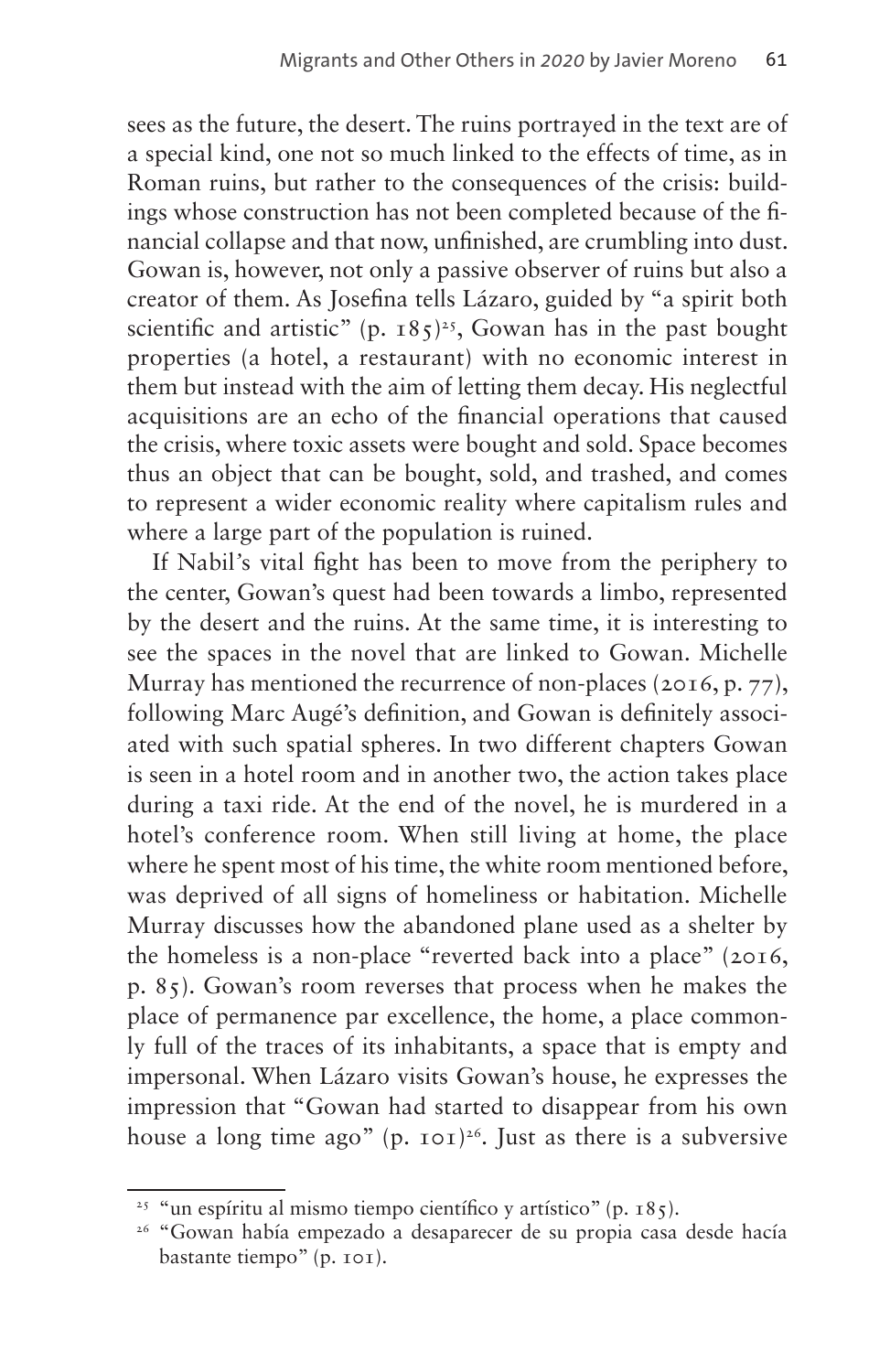element to the squatting of abandoned planes, Gowan's presence in different non-places runs parallel to his rebellious quest for change.

Another character who is repeatedly associated with nonplaces throughout the text is Jorge. Jorge lives in the plane with Nabil, works in a Chinese bazaar and appears at places of leisure, such as an ice-skating arena, Eurovegas or a hotel's conference room. Physically, Jorge is characterized by the fact he is overweight. Frequent allusions are made to his amorphous body and to a crust on his head, which he describes as his cradle cap and which everyone finds disgusting. On a psychological level, Jorge has Asperger's syndrome and his communication with other people is difficult. There are thus several borders, both physical and mental, that arise between him and the people around him and make him seem strange and abnormal, an Other in the text. Twice Jorge is seen talking to customers in the Chinese bazaar, and both times the customers leave suddenly after listening to his unconventional conversation full of complex logic and lacking the most basic social skills.

The non-places Jorge is associated with are characterized by their hybridity and, at the same time, by a sense of falseness. Teresa Gómez Trueba (2012, p. 59) writes about the relation between Marc Augé's non-place and Baudrillard's simulacrum. Although Augé's non-place and Baudrillard's simulacrum are in no way synonymous, in *2020*, Jorge is often found in spaces that combine both notions. Whereas Gómez Trueba calls the city of Las Vegas a "simulacrum paradigm"<sup>27</sup> (2012, p. 68), what can be found in *2020* is a simulacrum of a simulacrum, embodied by a place called Eurovegas, a recreation of Las Vegas in Madrid<sup>28</sup>. The narrator outlines the reasons why Jorge likes this place:

That is why he likes Eurovegas, because he does not need to worry about difference here. Everything here is fake. He knows what to expect. The brightness of the luxury cars, the contagious vitality

<span id="page-11-0"></span><sup>27</sup> "paradigma del simulacro" (p. 68).

<span id="page-11-1"></span><sup>28</sup> Eurovegas was an idea to construct a gambling and leisure resort on the outskirts of Madrid conceived by Sheldon Adelson, an American business executive. In 2013, after long negotiations with local authorities, the project was cancelled.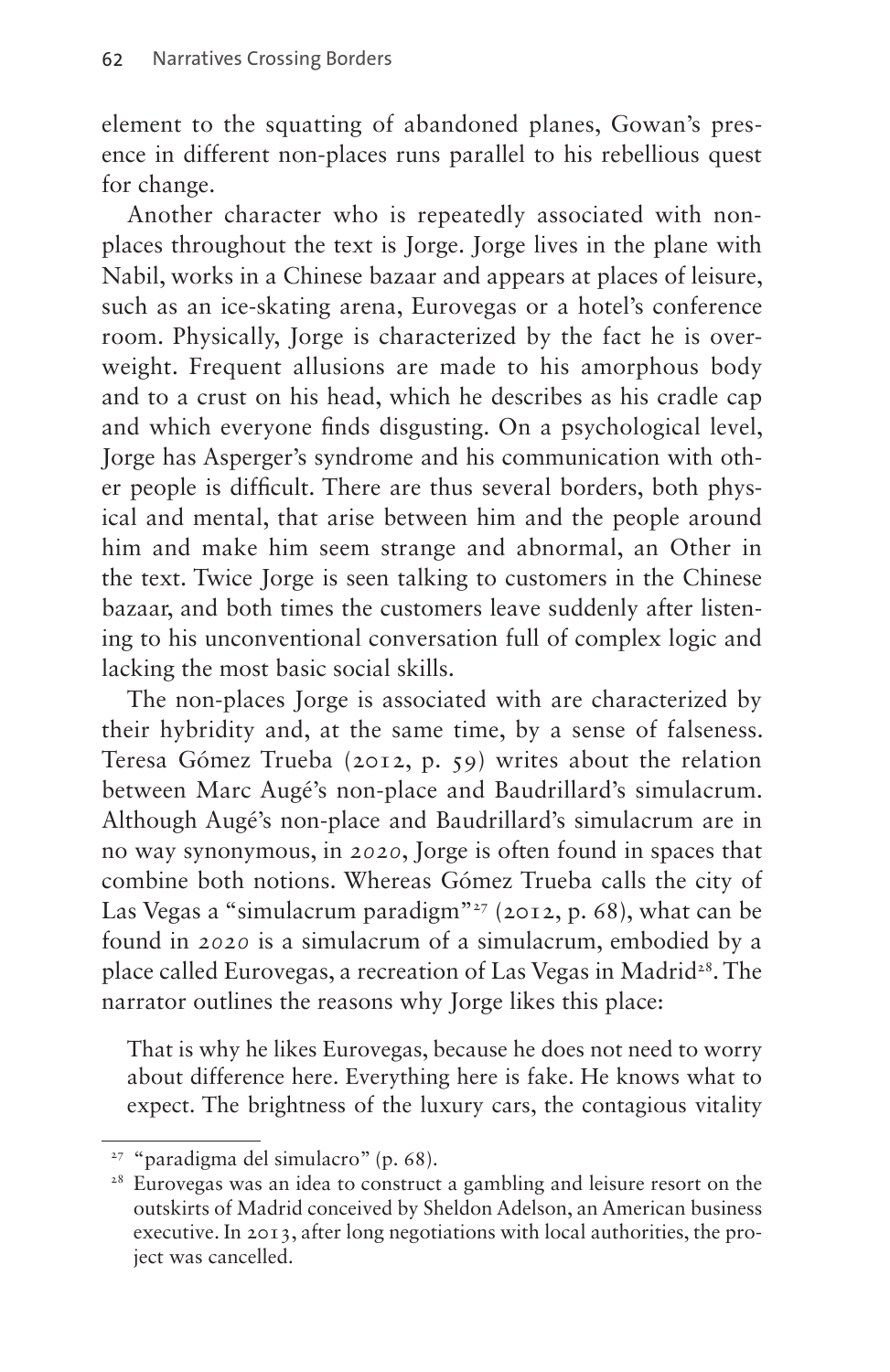of the neon lights, the bodies' eroticism. That is real. The real here is the surface, the makeup, the accidents, the attributes. Even he, so proud at other times, hides his crust under a cup that advertises Ron Havana.<sup>[29](#page-12-0)</sup> (p. 217)

Jorge's strategies to avoid his sense of exclusion are various and often linked to space. In the quote above, we can see that the falseness of Eurovegas allows him to transform, to hide under his cap and thus conceal a part of his difference. Just like Eurovegas, Jorge becomes a simulacrum of himself. Another place where he seems to fit in is his workplace, a Chinese bazaar in Madrid. In his portrayal of this place, Jorge seems to be conscious of his otherness:

I like it when an object serves a function that is not exactly suitable, like a bedroom carpet reused in the living room or a bathroom lamp hanging in the kitchen ceiling. An occidental working in a Chinese bazaar is a good example as well. The Chinese are the only ones who do not care about my crust. As long as you are happy with a crappy salary. The rest is none of their business.  $(p. 34)$ <sup>30</sup>

The first sentence of this quote displays both hybridity and difference, a mixture of different functions and the transfer to new places. There are different aspects to this transfer. National identity could be one: people moving to a place where they do not belong and where they feel the otherness inherent in their "malplacement". In Jorge's thoughts, though, his difference and movement is not only national, from Spanish to Chinese; it has

<span id="page-12-0"></span><sup>&</sup>lt;sup>29</sup> Por eso le gusta Eurovegas, porque aquí no necesita preocuparse de la diferencia. Aquí todo es fingido. Sabe a lo que atenerse. El brillo de la carrocería de los coches de lujo, la vitalidad contagiosa de los neones, el erotismo de los cuerpos. Eso es verdadero. Lo verdadero es aquí la superficie, el maquillaje, los accidentes, los atributos. Incluso él, tan orgulloso de ella en otras circunstancias, oculta su costra bajo una gorra publicitaria de Ron Havana. (p. 217)

<span id="page-12-1"></span><sup>30</sup> Me gusta cuando un objeto desempeña una función que no le corresponde exactamente, como una alfombra de dormitorio reciclada en alfombra de salón o una lámpara de baño colgando del techo de la cocina. Un occidental trabajando en una tienda de chinos también sirve como ejemplo. Son los únicos, los chinos, a los que no les importa lo de mi costra. Basta con que te conformes con un sueldo de mierda. Lo demás no les incumbe. (p. 34)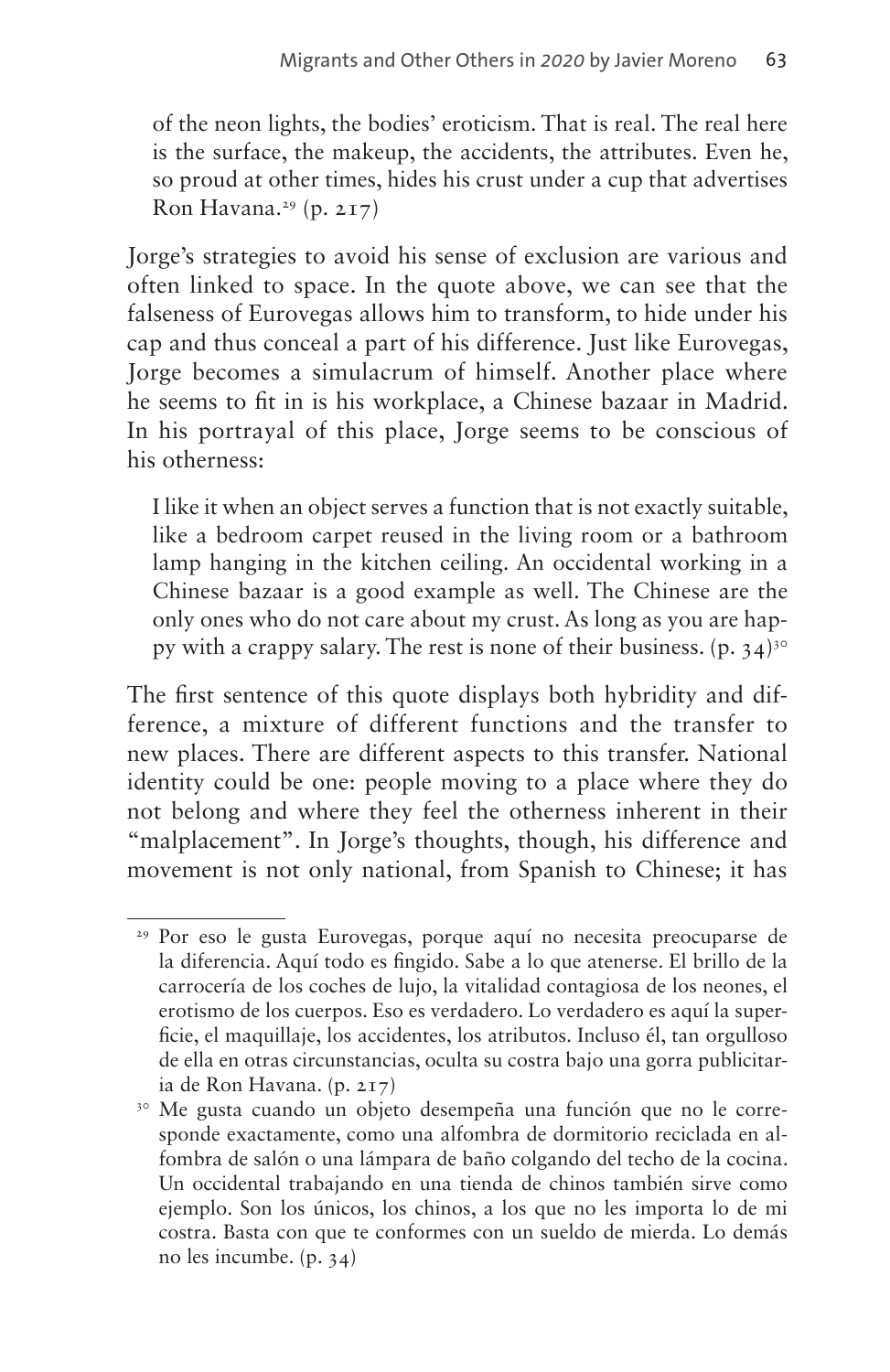a wider range. For when working in the bazaar he feels no need to hide and the disgust often projected towards him is replaced by indifference. In a homogeneous human landscape, Jorge sticks out and his otherness, both physical and psychological, produces aversion around him. Jorge's strategy to avoid rejection is thus to place himself in non-homogeneous spaces, in spaces of difference, hybridity and falseness, such as Eurovegas or the Chinese bazaar.

These non-places have a dual value. On the one hand, they are a refuge for Jorge. On the other hand, they exert and expose a precarious system. Jorge protects himself under the wings of hybrid fake places, but this same hybridity exposes him to a system of exploitation. His own precariousness, as he calls it, a "crappy salary", is an echo of a more widespread reality:

Chinese women can now be blond and Spanish. The crisis made the miracle. Millions and millions of Spanish converted into cheap labor. Chinese from El Ferrol, Chinese from Albacete, Chinese from Madrid. We do not need to bring immigrants here to do the dirty work anymore. Globalization has made them shelter in precarious work contracts. They hand out adverts for one of the casinos in the complex. They look happy and scared.  $(p, 215)^{31}$  $(p, 215)^{31}$  $(p, 215)^{31}$ 

National identity dissolves under the influence of globalizing capitalistic precariousness. Multiculturalism and hybridity are sarcastically used to denounce an economic system where exploitation becomes the norm. A few pages after this quote, precariousness takes on even darker tones with the allusion to a group of prostitutes waiting in the hotel conference hall. Jorge immediately falls for one of them, whom he believes to be of Slavic origin. In his thoughts, he imagines the girl as the result of a long history of events, including far away episodes such as the extinction of the dinosaurs as well as the violent rape of a peasant woman by a Napoleonic soldier. Hybridity and interculturality

<span id="page-13-0"></span><sup>&</sup>lt;sup>31</sup> Ahora las chinas pueden ser rubias y españolas. La crisis obró el milagro. Millones y millones de españoles convertidos en mano de obra barata. Chinos de El Ferrol, chinos de Albacete, chinos madrileños. Ya no hace falta traer inmigrantes para que hagan el trabajo sucio. La globalización los llevó a refugiarse en brazos de contratos de trabajo precarios. Reparten publicidad de uno de los casinos que pueblan el complejo. Parecen felices y asustadas. (p. 215)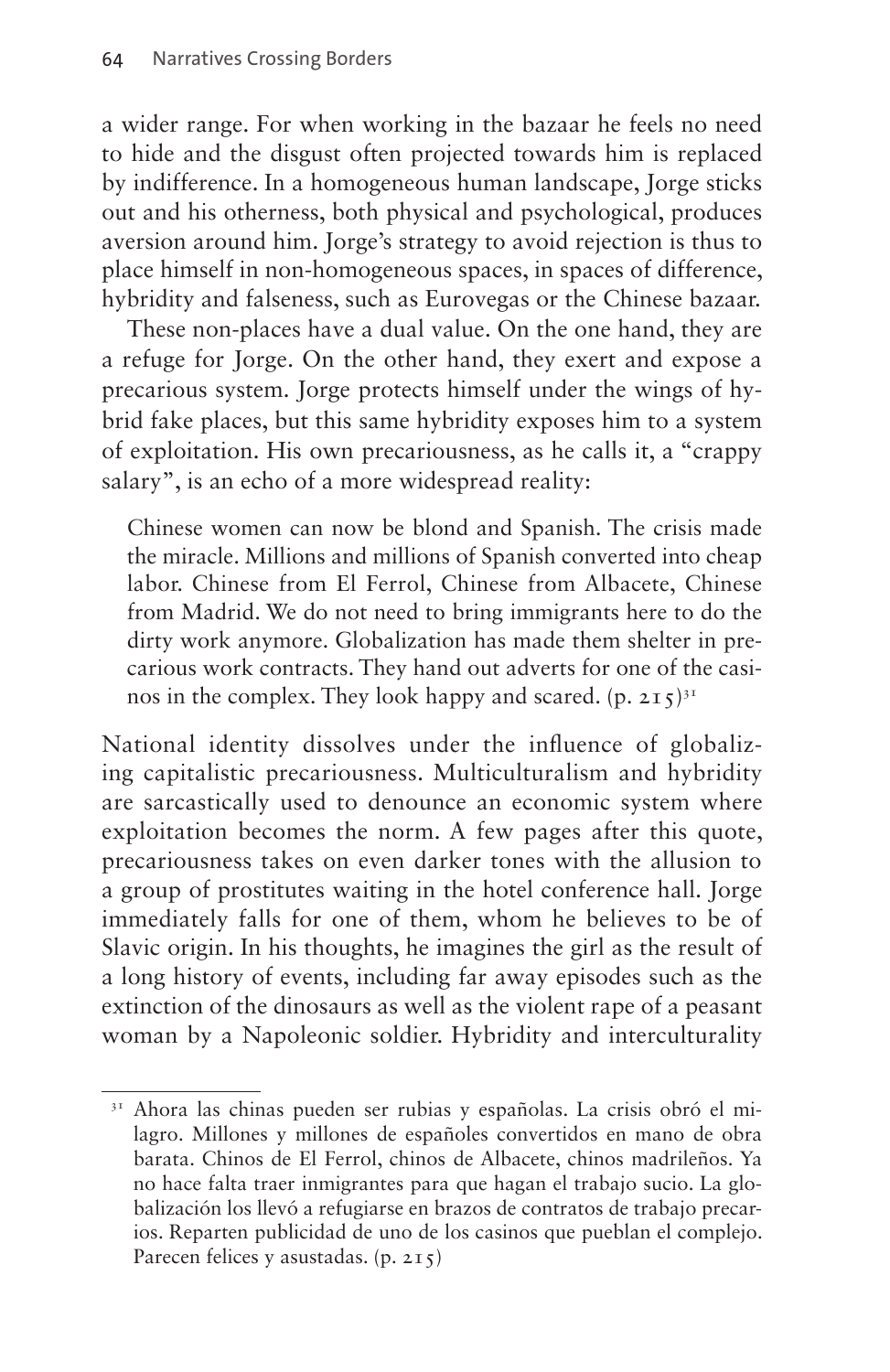take on, in Jorge's thoughts, brutal and cosmic tones: "Her beauty redeems, on its own, all of the bloodshed in the past, the vastness and meaninglessness of a universe which has managed to produce that diamond" (p. 220)<sup>32</sup>. Although the violently described rape happens only in Jorge's mind, it illustrates a wider phenomenon in *2020*: the connection of certain traditional postcolonial notions, such as the Other or hybridity, with not so positive concepts, with destruction, poverty, exploitation and undesirability. The portrait of Jorge is far from sympathetic. He remains a stranger to the reader, who shares the feeling of the teenager who comes into the shop where Jorge is working to buy some bullets and thinks that "There is something strange in the way that man speaks, as if he ignored his possible interlocutor"  $(p. 92)$ <sup>33</sup>. Throughout the text, there is a connection between Jorge and the space that contains him. In the first chapter of the novel he is seen at an iceskating arena where his amorphous and heavy body is contrasted with the lightness and agility of the female skater: "The skaters come from the cold. They turned and moved on the ice with the lightness of mythological beings… He raised an arm and felt gravity seizing it, a catenary of fat obeying an abstract mass situated in the center of the Earth"  $(p, 11-12)^{34}$ . In the following chapters, Jorge moves in different hybrid spaces (the Chinese bazaar, the abandoned plane, Eurovegas) until the final chapter where we find him in an even more atypical scene – a hotel's conference room that is hosting performance art. There, on the stage, a group of cooks prepare pork-based dishes while, inside a small folk-like enclosure, a group of artists utter the different sounds from the lifecycle of a pig, including the sound of bacon being fried. Jorge walks into this space with a gun and shoots, killing Gowan and a woman. Gowan's murder is echoed in the space that contains him and that is stageing the lifecycle of a pig at the hands of the

<span id="page-14-0"></span><sup>&</sup>lt;sup>32</sup> "Su belleza redime por sí sola toda la sangre derramada en el pasado, la vastedad y el sinsentido de un universo que ha logrado producir ese diamante" (p. 220).

<span id="page-14-1"></span><sup>33</sup> "Hay algo extraño en el modo de hablar de ese hombre, como si ignorara a su posible interlocutor" (p. 92)

<span id="page-14-2"></span><sup>34</sup> "Las patinadoras venían del frío. Giraban y se desplazaban sobre el hielo con la levedad de seres mitológicos… Elevó un brazo y sintió la gravedad atenazándolo, una catenaria de grasa obediente a un centro de masas abstracto situado en el centro de la Tierra" (p. 11–12).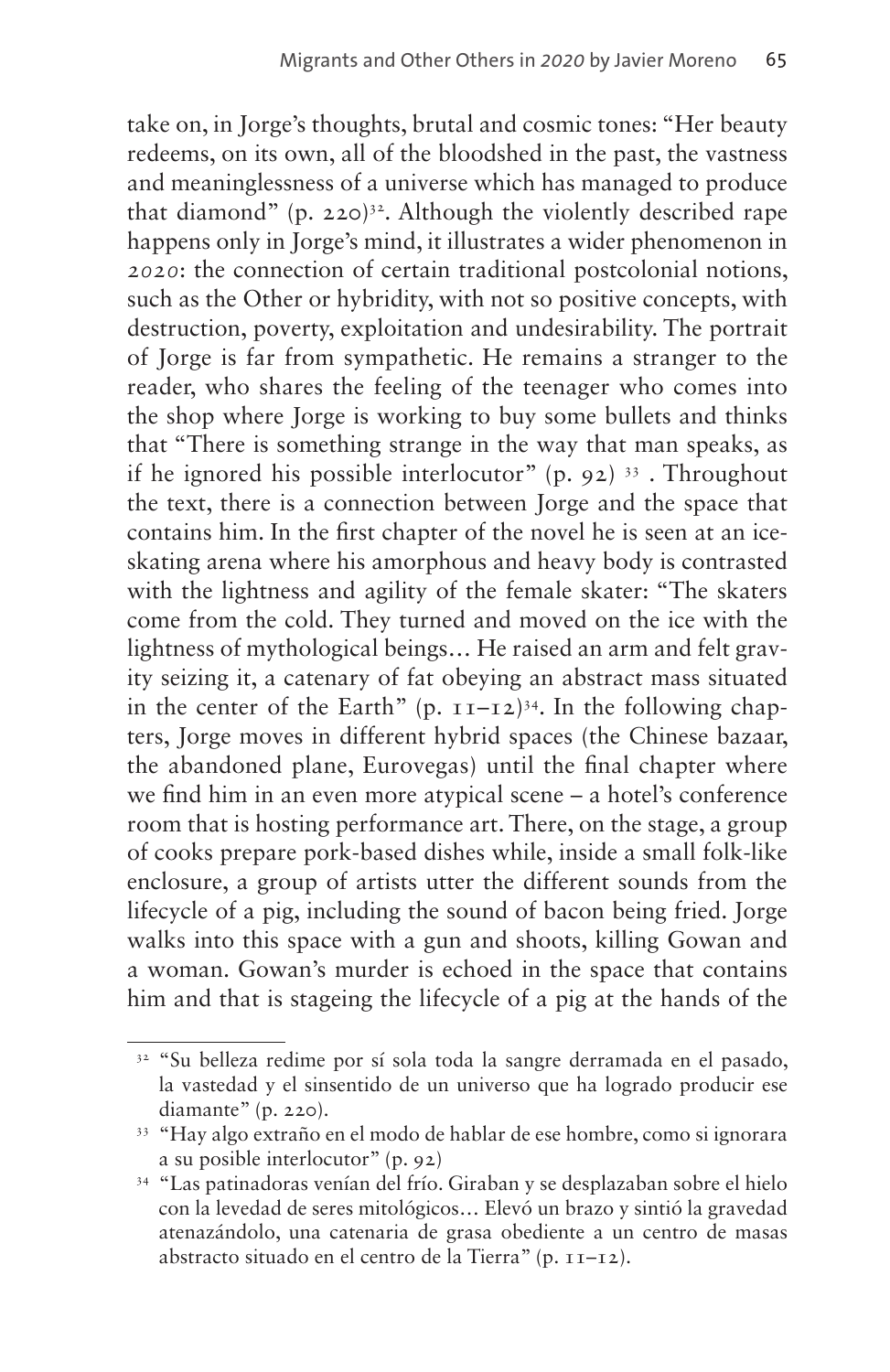meat industry. It is relevant, though, that Jorge, while perpetrating this massacre and his subsequent suicide, is listening to a German heavy metal band through his earphones and is, thus, acoustically isolated from his surroundings. Jorge sings the text: "Ich will eure Stimmen hören. Ich will die Ruhe stören. Ich will dass ihr mich gut seht. Ich will dass ihr mich versteht" (p.  $256$ )<sup>35</sup>. Jorge clings to his rifle and sings sadly, scared and angry at the same time. Jorge's final words are thus a desperate cry against his isolation, against his otherness, against the physical and psychological borders that keep him from being seen and understood.

# **The Body as a Border**

*2020* contains references to the bodies of most of its characters. In the case of Nabil, his body carries the ethnic features that mark his origin and his difference. Gowan, on the other hand, is described as muscular in what seems an echo of his overall superiority and his almost superhuman levels of performance. I have already mentioned how corporeality has an important role in Jorge's otherness. Jorge is repeatedly described as heavy and amorphous. The crust on his head creates repulsion and causes him to be rejected by the people around him, which only increases his sense of isolation. The character, however, whose body is mentioned most insistently is Josefina. From her first appearance in the text, the construction of her character is built upon repeated allusions to the beauty of her body, to the way she observes the reflection of her figure, to the way she moves, to the poses she strikes, to her anorexic traits. Josefina is obsessed with her body, as, seemingly, are the people around her. Josefina's body is described as extremely beautiful and at the same time as excessively thin due to her anorexia. As opposed to Jorge, whose body becomes an obstacle between himself and others, Josefina's body attracts other people. In a scene in an art gallery, Josefina stops to look at one of the pieces on display. Her mere presence in front of the installation has a magnetic effect and the gallery space, originally deserted,

<span id="page-15-0"></span><sup>&</sup>lt;sup>35</sup> The text is from the song "Ich Will" by the German group Rammstein, which can be translated to English as: "I want to hear your voices. I want to disturb your rest. I want you to see me well. I want you to understand me".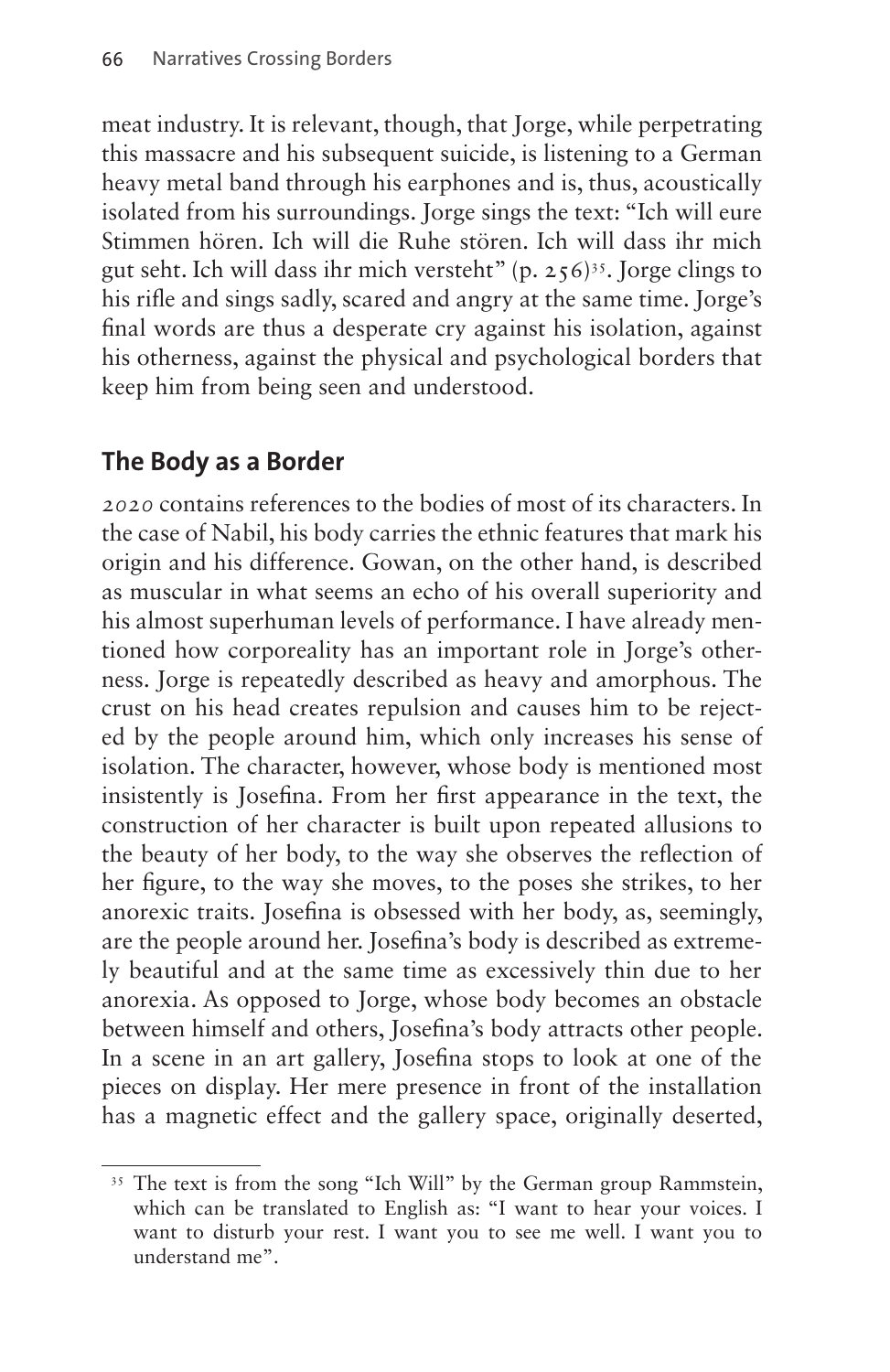soon fills with visitors. Not only does her physical presence attract other people to the spot, but her being there seems to increase the value of the installation: "You could say that it is Josefina's stunning presence that gives value to the work"  $(p, 32)^{36}$ . However, in this scene and in others, Josefina is alone and isolated. In this respect, there is one element central to Josefina: the gaze, both that of others and her own. In a way, the gaze supposes an ephemeral crossing and at the same time it works as a confirmation of the border between bodies and of the distance and isolation between characters. In *2020*, however, the gaze also serves as a means of communication, a means to break down the isolation and cross a border. To Josefina, the gaze is a form of contact, a soft "graze"[37](#page-16-1) (p. 229) and, during her walks in the center of Madrid, she has the habit of counting the number of looks that her body attracts. The connection between gaze and desire becomes patent in the scene where Josefina calculates the desire thrown at her during a day, eventually reaching a record two hundred and fifty-three looks which added together created a "memorable, kilometer-long orgasm" (p. 230)<sup>38</sup>. Josefina thus inverts the power relation implicit in the gaze, as Foucault proposes it<sup>39</sup>, by appropriating these looks for her own pleasure. She revolts against her role as an object by seizing the desire in the gazes of others and using it for her own gain. Another way Josefina takes power from other people's gazes is by looking at herself and thus becoming the subject. The first time the reader meets Josefina, she is in a shop:

Josefina enjoys looking at herself in the mirrors that cover the walls of the boutique. She places herself at the right distance. She knows that the optimum degree of beauty is a question of scale. Some people look attractive seen from a distance. Others reserve the best of their anatomies for the close-up. Josefina's figure requires three or four meters to deploy all of its seductive potential. She takes a bag from one of the counters, looks at herself and, in the image

<span id="page-16-0"></span><sup>&</sup>lt;sup>36</sup> "Puede decirse que es la presencia imponente de Josefina la que otorga valor a la obra" (p. 32).

<span id="page-16-1"></span> $37$  "roce" (p. 229).

<span id="page-16-2"></span><sup>38</sup> "orgasmo kilométrico y memorable" (p. 230).

<span id="page-16-3"></span><sup>39</sup> In *Discipline and Punish: the Birth of the Prison*, Foucault writes about the role of the gaze as a means of power to enforce discipline and create "docile bodies" that are suitable for the modern age.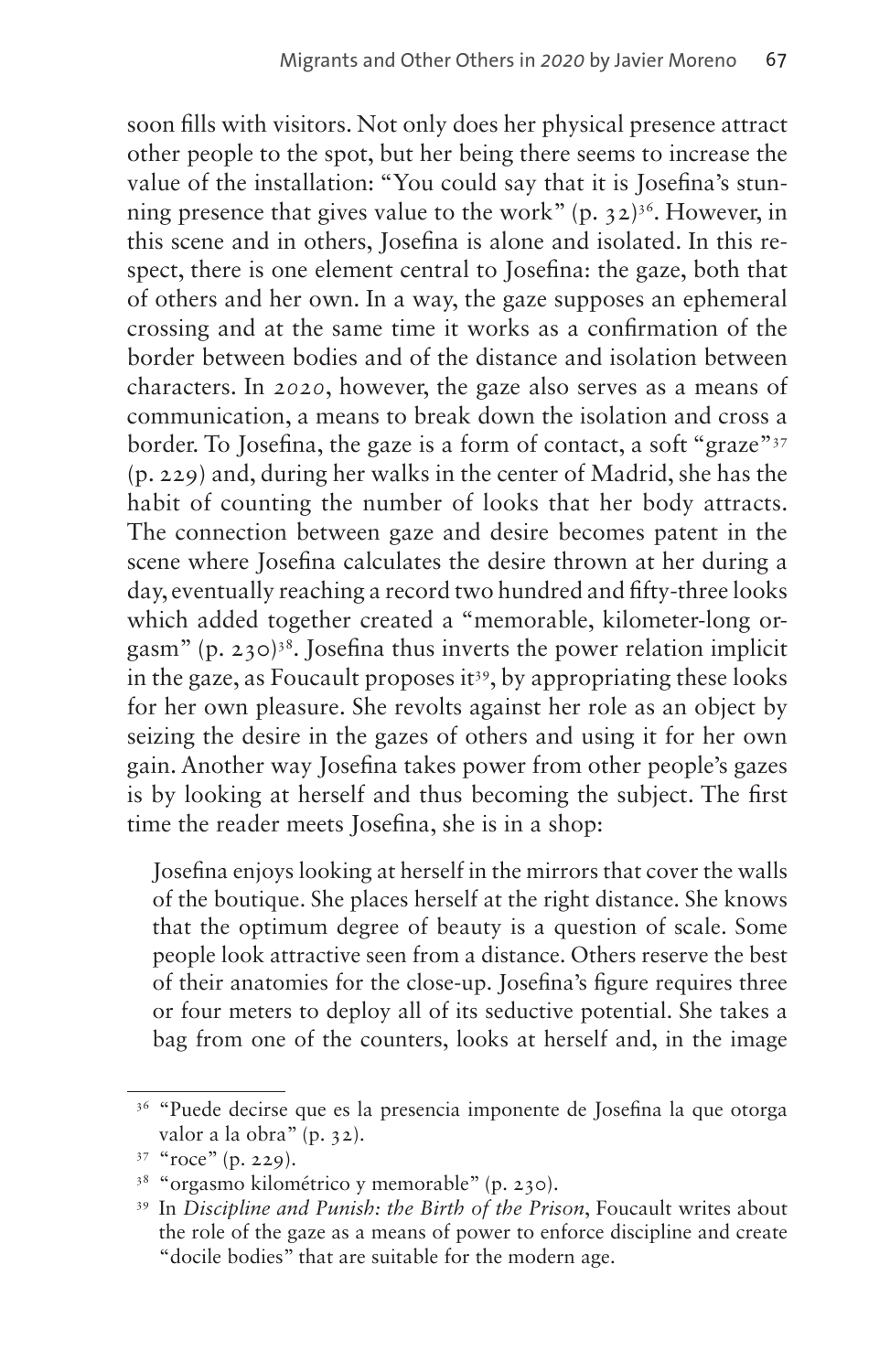thrown back by the mirror, she thinks about an advertising poster. More Coco Rocha than Zahia Dehar. (p. 27)<sup>40</sup>

This quote illustrates several phenomena that are associated with Josefina's body. The distance that separates her from others is patent in the three or four meters needed to best appreciate her beauty. Her contemplation of herself, far from being a natural action where she enjoys her own beauty, is described as being self-conscious with a hint of both surveillance and posing. Throughout the text, Josefina compares herself to different models and actresses and she seems to pursue an imitation of their beauty and glamor.

We have mentioned before the notion of simulacrum when studying Jorge's relation to space and his dwelling in locations such as Eurovegas. Similar parallels can be drawn in the character of Josefina between the imitation processes described before and some of the spaces she inhabits. The "Barrio de las letras", a quarter in the center of Madrid, is described as being renovated "the way many of Madrid's quarters are renovated, imitating some arrondissement in Paris"  $(p. 29)^{41}$ . This imitation echoes the repeated scenes where Josefina is seen mimicking a model's gestures or looks or walking with "her Loewe hanging from her arm with that gesture full of orthodoxy which consists in keeping the joint in a perfect ninety degree angle, as she had seen Audrey Hepburn do in Rome, or as the Japanese Lolitas do under a paradise of neon lights" (p. 29) $42$ . Both Josefina and the space she moves in are thus

<span id="page-17-0"></span><sup>40</sup> Josefina se recrea en los espejos que cubren las pareces de la boutique. Se coloca a la distancia adecuada. Sabe que el grado óptimo de belleza es un asunto de escala. Hay personas que resultan atractivas vistas de lejos. Otras reservan lo mejor de su anatomía al primer plano. La figura de Josefina requiere de tres o cuatro metros de distancia para desplegar todo su potencial de seducción. Toma un bolso de mano de uno de los mostradores, se mira y, en la imagen que le devuelve el espejo, contempla un cartel publicitario. Más Coco Rocha que Zahia Dehar. (p. 27)

<span id="page-17-1"></span><sup>41</sup> "de ese modo en que se rehabilitan los barrios de Madrid, imitando a algún arrondisement parisino" (p. 29).

<span id="page-17-2"></span><sup>42</sup> "su Loewe colgado del brazo con ese gesto pleno de ortodoxia que consiste en mantener la articulación en un perfecto ángulo recto, como ha visto hacer a Audrey Hepburn en Roma, como hacen las lolitas japonesas bajo un paraíso de neones" (p. 29).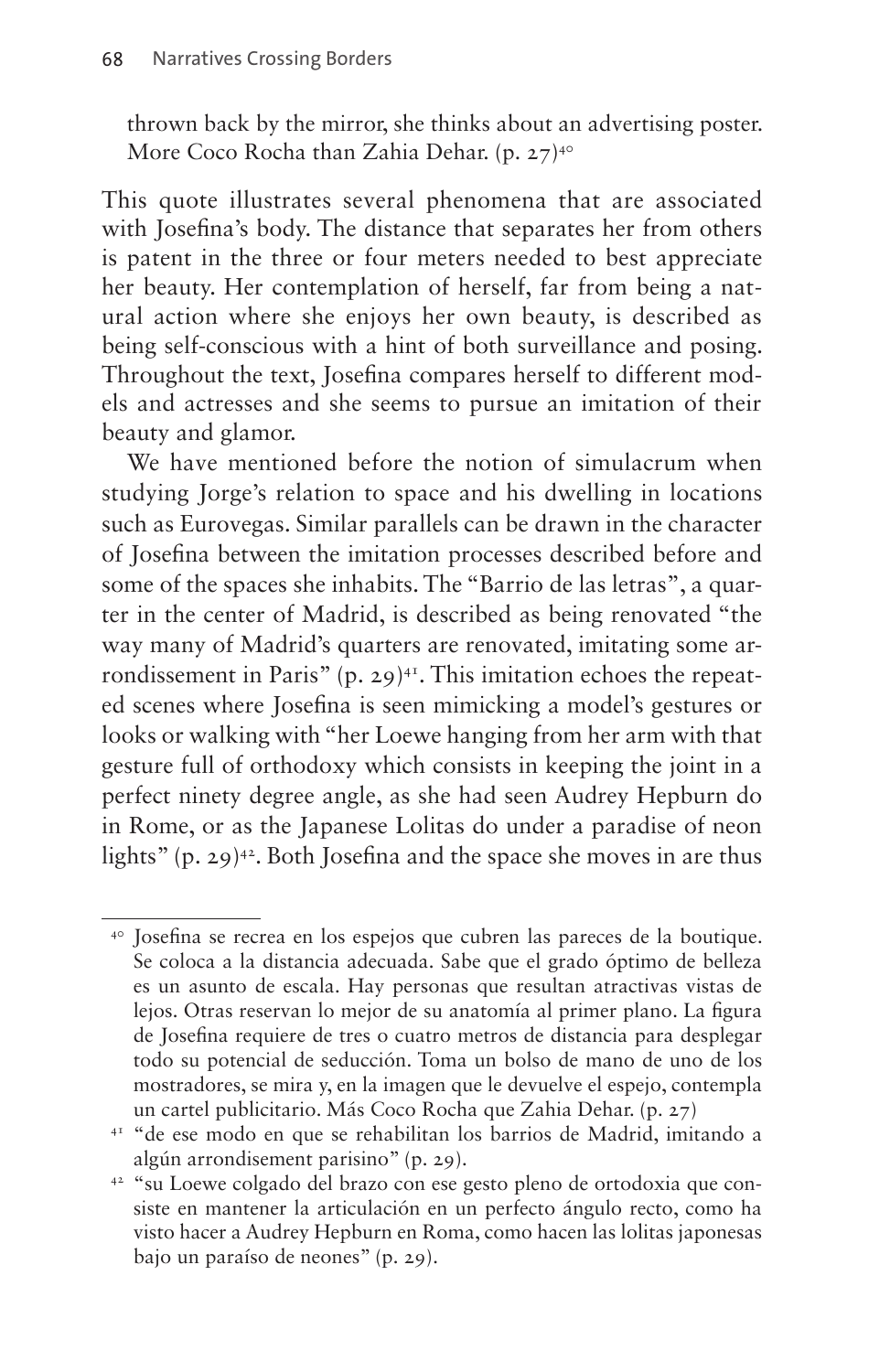imitations of something else, something supposedly sophisticated and lavish.

These processes of simulation point to a wider function of the body in *2020*, one related to a discourse on the existing socioeconomic system and the decay it implies. As mentioned previously, Murray sees the airplane used by the homeless as the representation of the economic crash and its consequences. In a similar way, Josefina's body can be seen as an element of a bigger economic system. Josefina's allusions to her body are accompanied by references to luxury items, to advertising and to statistics. She describes her eating disorder in economic terms:

Anorexia is an exhausting system of production. There is not a day goes by that I do not throw myself overtired on the sheets… I am open twenty-four hours a day, at full performance. My diet is made of flux and limitless availability. To reject food is work. To let parts of other bodies come into my body is work. Buying is an exhausting activity. My organism is a factory. My mind is the employer. I produce void nonstop, depriving the flesh.  $(p, 133)^{43}$ 

The metaphor of Josefina's body as a reflection of a mercantile system is very explicit. The final remark on void as the product of her extenuating efforts makes her anorexia a mirror of a capitalistic system engaged in the production of unnecessary items, of invented needs, of nothingness. There is a duality in Josefina's relationship to her body. In a sense, she has lost control and become a mirror of bigger external processes; she has become a reflection of an economic system that rules her as well as the rest of the characters. She is in that sense a slave to capitalism, a mode of production that leaves its traces on her body and her life. Even if, as the above quote suggests, to Josefina's mind she is "the employer" and is, therefore, in charge, the impression is that she has only a limited control over her body, that her body belongs to something

<span id="page-18-0"></span><sup>43</sup> La anorexia es un sistema de producción agotador. No hay día que no me arroje exhausta sobre las sábanas. … Yo permanezco abierta veinticuatro horas al día, a pleno rendimiento. Mi régimen está hecho de flujo y disponibilidad sin límite. Rechazar la comida es trabajo. Dejar entrar en mi cuerpo a partes de otros cuerpos es trabajo. Comprar es una actividad extenuante. Mi organismo es una fábrica. Mi mente es el empresario. Produzco vacío sin descanso, despojamiento de la carne. (p. 133)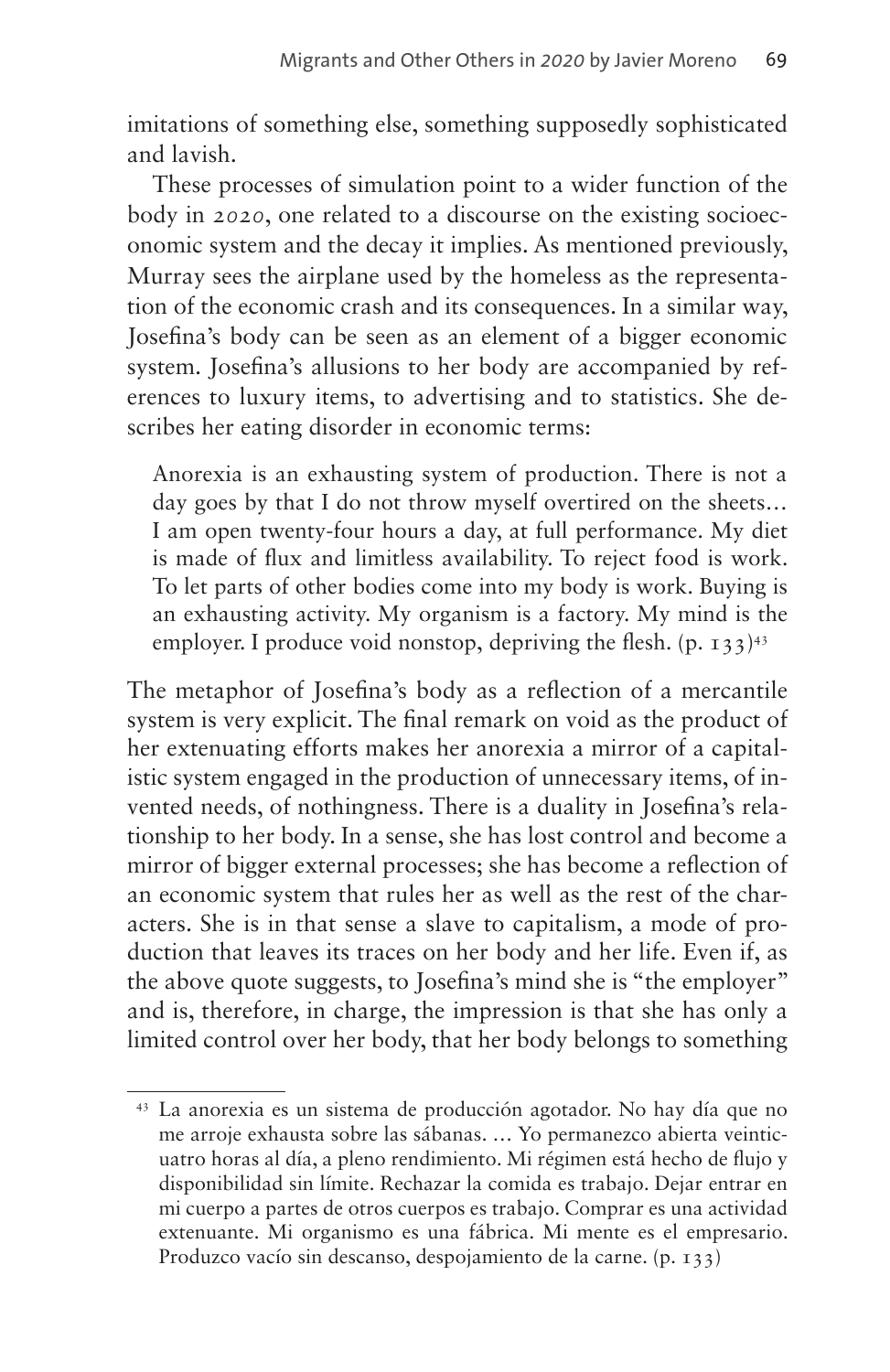beyond her, that it is part of a bigger system that governs all the characters. Josefina demonstrates a tenacious desire to control her body and still it seems not to belong to her. In the scene where Lázaro meets her for the first time: "[Josefina] approached me and feebly extended her hand to me, as if offering an object you are not too sure you possess" (p. 100)<sup>44</sup>. The duality and contradiction inherent in Josefina's relation to her body become even more patent when she speaks about her anorexia, in terms opposed to the ones quoted before, not as a mirror of the economic system but as a form of revolt:

Revolution is a product Josefina consumes now and then. Everyone is unhappy about something, everyone wishes for things to change. It is logical that we show our discontent with a t-shirt or a raised hand. You do not need to go further. After all, the enemy does not have a face, it is a monster that has mutated to become a part of ourselves. The only reasonable opportunity to unleash our rage is to infringe upon our own body or – as we all are guilty of doing – to use indiscriminate violence. (p. 30)[45](#page-19-1)

These lines contain two kinds of revolt: a tame one embedded in the very system it wants to fight and a more personal and violent one. Josefina's anorexia has to be seen in the context of this "rage", that she, on the one hand, shares with her father. Just as Josefina's body is described as a production system, Gowan's DNA is "connected to that stock market code that only his body is able to metabolize and make into organs, moving muscles, into a human semblance capable of speech and extraordinarily complex thought" (p. 114)[46.](#page-19-2) Both daughter and father are invaded

<span id="page-19-0"></span><sup>44</sup> "[Josefina] Se acercó para tenderme lánguidamente la mano, como quien ofrece un objeto de cuya posesión no se está del todo seguro" (p. 100).

<span id="page-19-1"></span><sup>45</sup> La revolución es un producto que Josefina consume de vez en cuando. Todo el mundo está descontento con algo, todo el mundo desea que cambien las cosas. Es lógico manifestar nuestro malestar con una camiseta o una mano alzada. No hace falta ir más lejos. Al fin y al cabo el enemigo carece de rostro, es un monstruo que ha mutado hasta convertirse en una parte de nosotros mismos. La única posibilidad razonable de dar rienda suelta a nuestra rabia consiste en atentar contra el propio cuerpo o —puesto que todos somos culpables— el uso de la violencia indiscriminada. (p. 30)

<span id="page-19-2"></span><sup>46</sup> "conectado con ese código bursátil que solo su cuerpo es capaz de metabolizar para convertirlo en órganos y músculos en movimiento, en una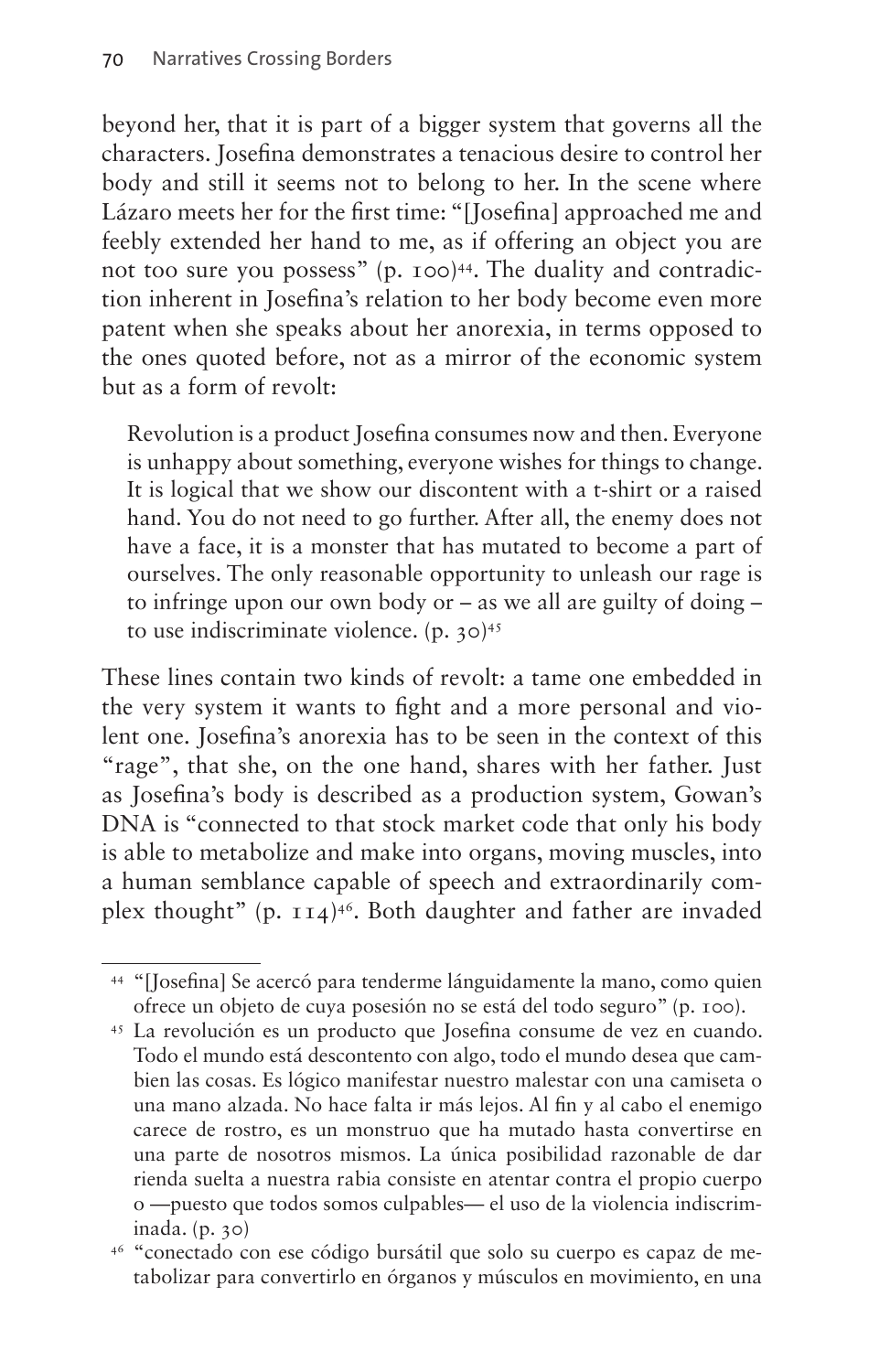by the enemy that "does not have a face" (p. 30), and both seem to engage in revolts of different characters, but which share their relation to the body, the gaze and the void. Whereas Josefina performs her revolt through and against her body, Gowan uses audiovisual practices. Part of his revolt involves the creation of a television channel called "channel 13", which broadcasts only "white noise", an image with hypnotic effects and clear connections to a void. Gowan's revolution is also observational, not only because watching channel 13 implies a gaze but also because he has set up a network of cameras that spy on and record the lives of certain individuals in high positions. The broadcasting of short bits of these recordings on his channel 13 unites both void and gaze and the central role of this channel is suggested by Javier Moreno, the author, who appears as a character in the novel and reveals that the novel originated while he was watching channel 13. Both Josefina and Gowan thus produce void, Josefina through her body and Gowan via his channel 13. Both share the possession of a sick body: Josefina's sickness is her eating disorder and Gowan's is a kind of cancer or virus that seems to be taking over his body.

It is Jorge and Josefina's bodies, though, that have the greater presence in the text, especially since they are deviant in certain ways. Their bodies reveal opposed mechanisms, such as the duality of repulsion-attraction mentioned before. However, the contradiction between the two characters is wider than their opposition. Even at the heart of the description of Josefina's anorexia, one can see how the same body can be a servant for an economic system and a means of revolt, an object of gaze and power and an empowered gaze collector. Duality and contradiction are once again at the center of the text.

# **Conclusions**

In the fourteenth chapter of this fragmented novel, the narrating voice reflects on notions of otherness, identity and assimilation. Moreno states that only a very small part of the population can escape what he calls "mimetic crisis", a crisis based on the dual wish to maintain a personal identity and at the same time be part

apariencia humana capaz de habla y pensamiento extraordinariamente complejo" (p. 114).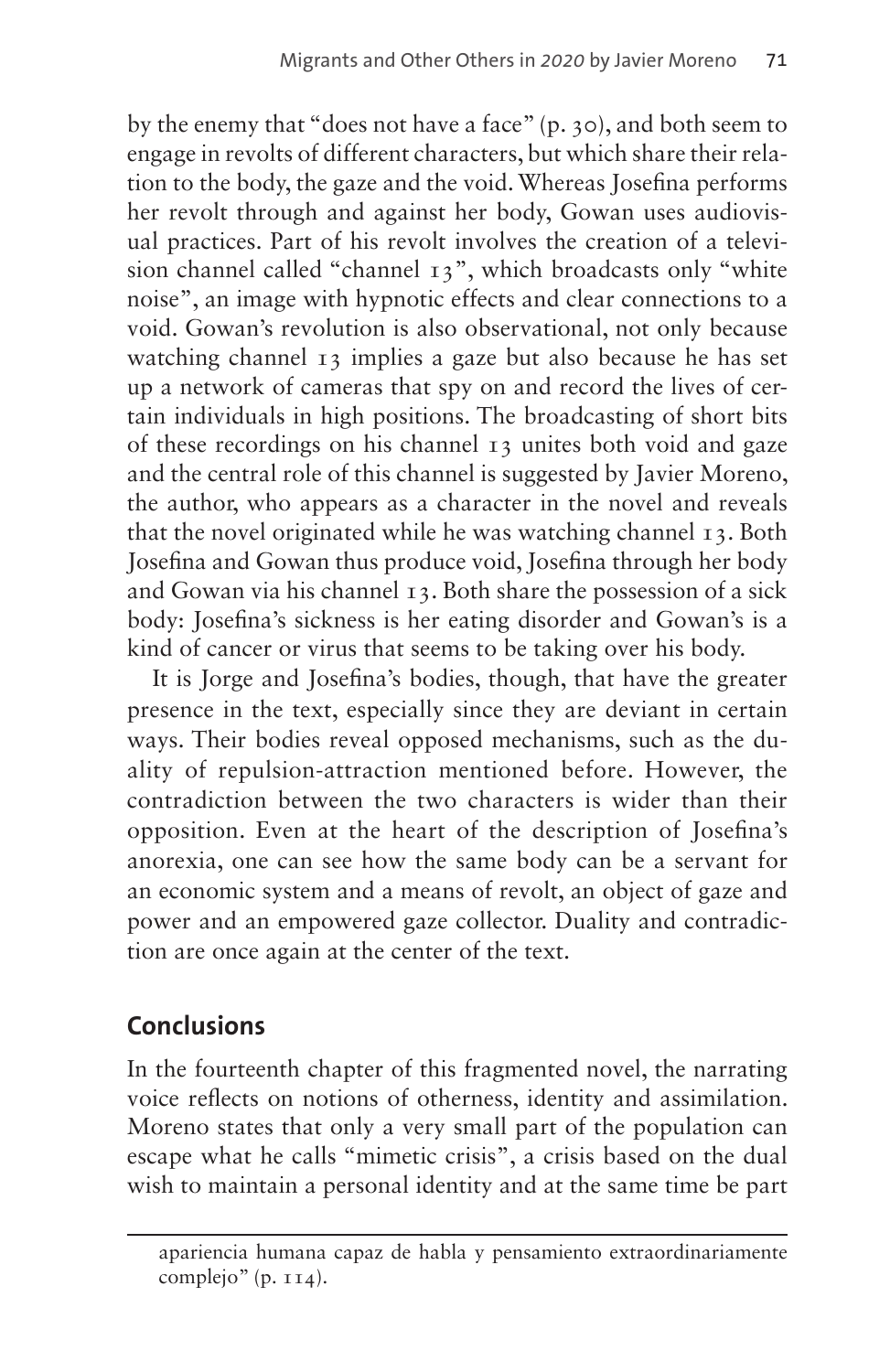of a bigger reality. The few that are devoid of these worries are what the narrator describes as a powerful predatory elite, once again raising a border between them and the rest of the characters, maintaining their inaccessibility to the point that they remain completely unknown to the rest. This reading of *2020* has shown how the novel is articulated around a series of characters whose otherness adopts different expressions, including the migrant, the sick, the diagnosed, the anorexic or the homeless. Nabil, whose status as both migrant and homeless person makes him the archetypal Other, is aware of the fact that he never had anything. This differentiates him from the majority of people affected by the financial crisis, the "disinherited" people who have lost something because they had something, or at least the promise of something. Nabil, uninherited instead of disinherited, is a border-crosser who tries to move towards the center, although his steps seem to take him to different peripheral locations, as if he was climbing an escalator that was going down, taking him from the desert to the outskirts of Madrid and finally to a remote part of a busy airport. On a deserted landing strip, he lodges in an abandoned plane, an echo of a bigger crisis but also of a character fighting to find a place and a function in society. If Nabil is trying to move towards the center, Gowan, a character whose otherness is based on his prodigious superiority, is travelling in the opposite direction, as he moves from a central position of power to a peripheral one from which he seeks to revolt. We have seen how the occupation of the plane by the homeless inverts Augé's notion of non-places, by turning the transitory into the permanent. Gowan's special room in the cellar seems to do the opposite: in the heart of the permanent, of the home, Gowan creates impermanence, a white room, blindingly bright and seemingly temporary. This room underlines Gowan's obsession with the desert and with ruins, to the point that he becomes not only an observer of ruins but also their creator. Buying properties with the intention of letting them turn to ruin, Gowan's actions represent a wider economic reality where objects can be bought, sold and trashed.

Two key characters in the novel are Josefina and Jorge. Both are characterized by their bodies, which act as borders that isolate them in very different ways. A key notion in this study of Jorge has been hybridity, for it is in hybrid spaces, such as the Chinese bazaar, where his difference becomes diluted, but he is exposed to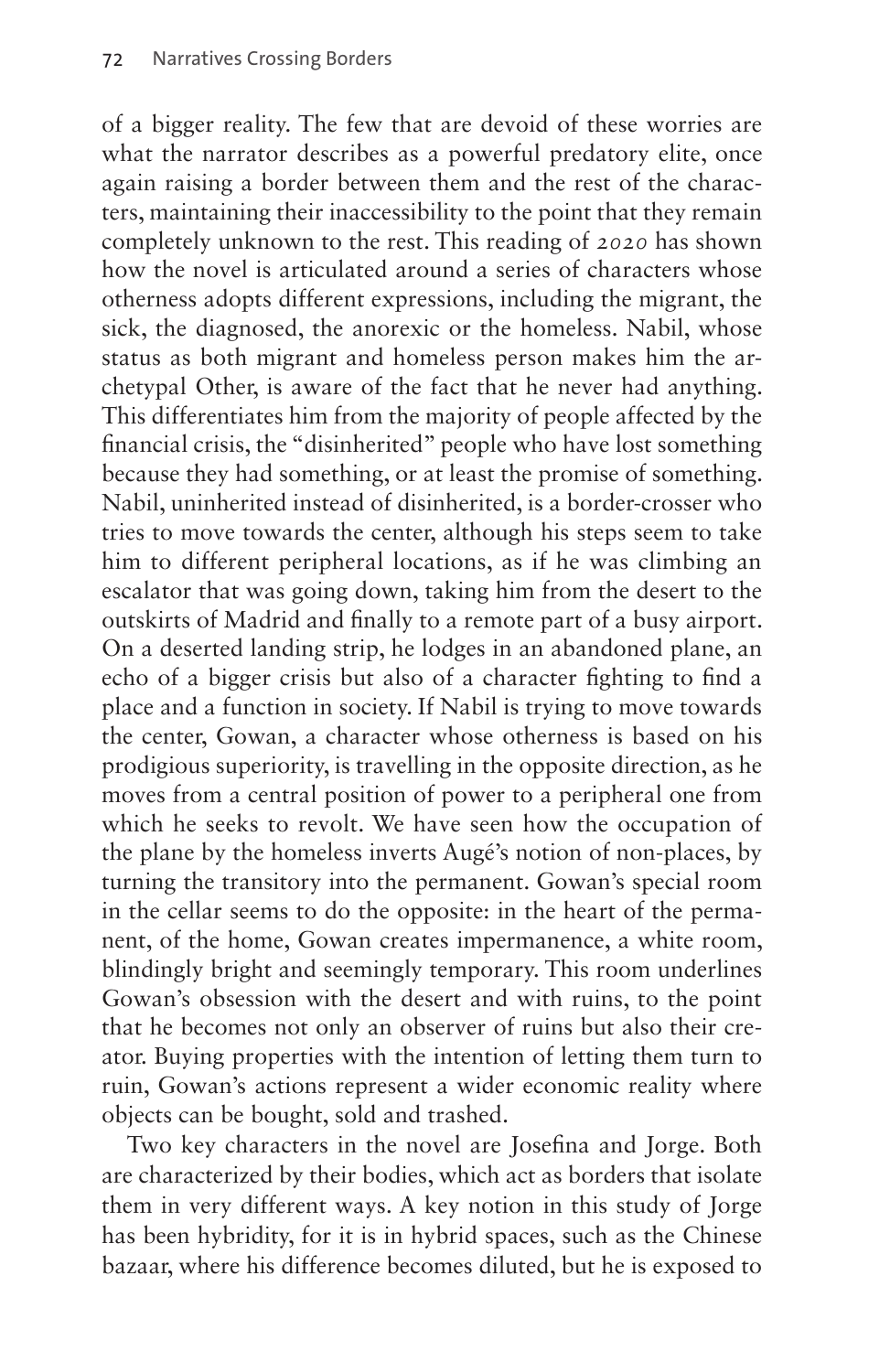a system of exploitation. Simulacrum has also been an important idea, embodied by Eurovegas, a place where Jorge can be found masking his difference. Josefina and her body have also been associated to simulacrum as she relentlessly seems to imitate the beauty found in fashion magazines and the media. Her simulation, and the anorexia attached to it, mirrors a wider socioeconomic system, a void-producing and enslaving process. In both Josefina and Gowan, as well as in the other characters examined here, body and power, gaze and desire, space and otherness, are key elements in the composition of a text that talks about difference in the context of a future society in crisis. Even if the dystopic vision of *2020* is far from apocalyptic, the whole novel has a sinister tone and through its portrayal of isolated and deviant characters and spaces, it builds a world in ruins that leaves little to hope for.

#### **References**

- Anzaldúa, G. (1987). *Borderlands: The New Mestiza. La Frontera*. San Francisco: Aunt Lute.
- Augé, M. (1995). *Non-places: introduction to an anthropology of supermodernity*. London: Verso.
- Baudrillard, J. (1994). *Simulacra and simulation*. Ann Arbor: University of Michigan Press.
- Becerra, D. (ed.) (2015). *Convocando al fantasma. Novela crítica en la España Actual*. Madrid: Tierradenadie.
- Celaya-Carrillo, B. (2011). "Pánicos racistas: reflexiones sobre la inmigración en Cataluña y España a partir de un texto de Najat El Hachmi," *MLN*, 126(2), pp. 344-365.
- Chirbes, R. (2013). *En la orilla*. Barcelona: Anagrama.
- Foucault, M. (1991). *Discipline and punish: the birth of the prison*. Harmondsworth: Penguin.
- Gómez Trueba, T. (2012). "Nuevos espacios míticos para la última narrativa mutante: el no lugar y la estética del simulacro," *Revista de Alces XXI. Journal of contemporary Spanish Literature & Film*. 0, pp. 54–85.
- Harvey, D. (2012). *Rebel Cities*. New York: Verso.